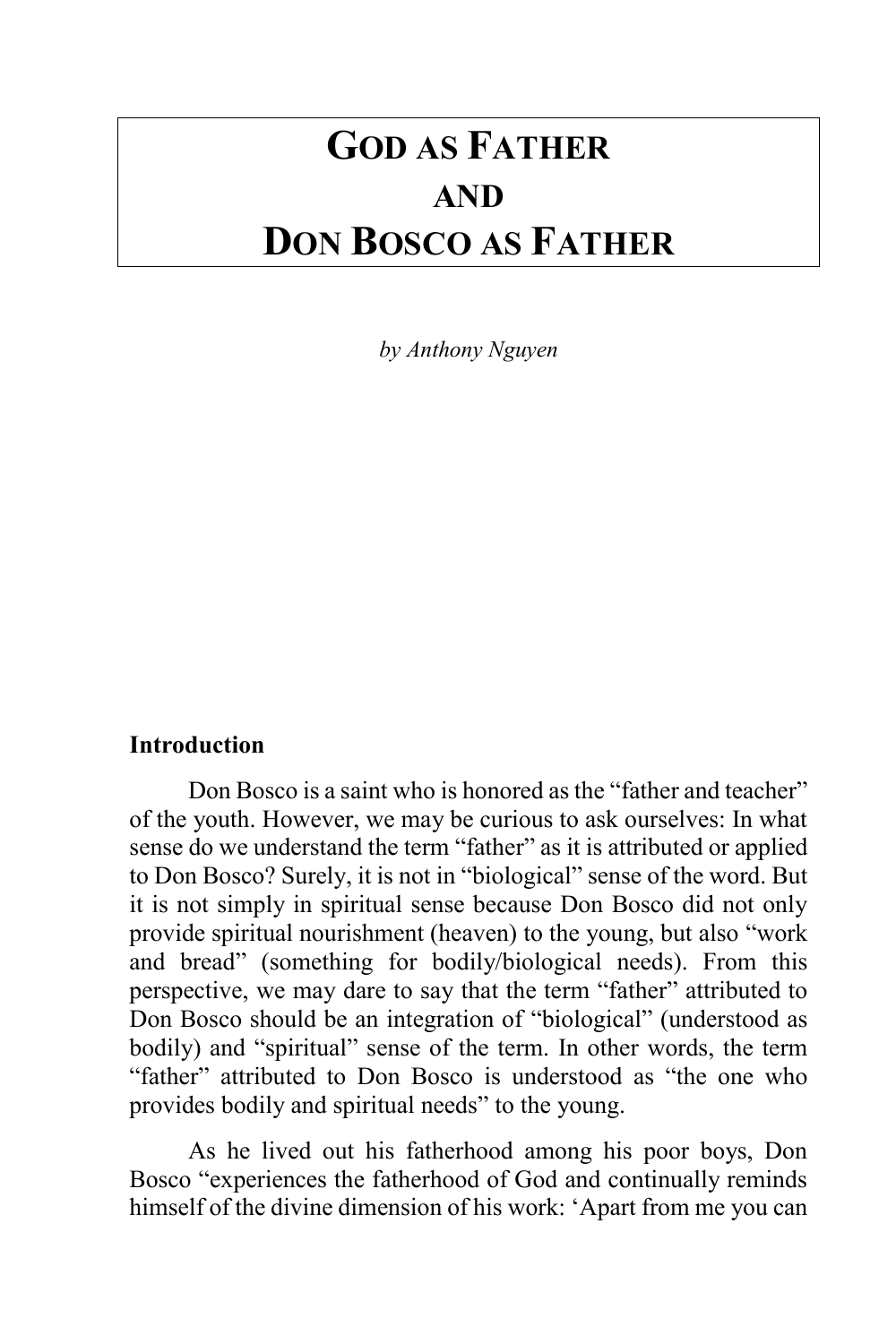do nothing' (Jn 15:5)."<sup>1</sup> For this reason, God as Father is a most intimate image of God whom he would like to engrave in the hearth of each youngster who was entrusted to his care. It is without any doubt that the image of God as Father arose from Don Bosco's own "lived experience."<sup>2</sup> He lost his father at the age of 2; then he lost another "father," Father Calosso, when he had just begun to aware of his call to a more "transcendent purpose" in life. He experienced how hard it is for a child to grow up without a father. Thus, these experiences formed in him a heart of a father, which was patterned after that of God, the Almighty Father.

This article aims at presenting, in a concise manner, how Don Bosco had imitated and reflected the Fatherhood of God for the people of his time, especially his poor boys. We will do this by, first of all, trying to understand how the term "father" understood in the Old and New Testament as well as in representative theologians. We then apply what we have found to the image of Don Bosco as father.

#### **1. God as Father**

There have been, on the one hand, recently many critiques of theism and the personalist concept of God. Some even speak of the "death" of a personal God, Christian God. $3$  For example, in the postmodern mind: the human person as *techno sapiens* is envisaged to have enough acumen to take a secure hold of his or her life without being supernaturally aided. On the other hand, there is a new stream of fresh air blowing in the Church, where the "personal dimension of

<sup>1</sup> *Salesian Constitutions*, art. 12.

<sup>2</sup> Karol Wojtyla defines "lived experience" as "the irreducible or the element that defies reduction of man experience to an epistemological categories." In other words, "lived experience" refers to a person's experience which is *particular as his own*. This kind of experience cannot be easily accessed by others or reduced to a bundle of data, (Karol Wojtyla, "Subjectivity and the Irreducible in the Human Being," in *Person and Community*, trans. Therese Sandok [New York: Peter Lang, 1993], 212).

<sup>3</sup> For an in-depth discussion on this topic, see Walter Kasper, *The God of Jesus Christ* (New York: Crossroad, 1984), 3-46; see also Hans Küng, *Does God Exist?* (New York: Vintage Books, 1981); Hans Küng, *The Incarnation of God*, trans. J. R. Stephenson (New York: The Crossroad Publishing Company, 1987), 162-174.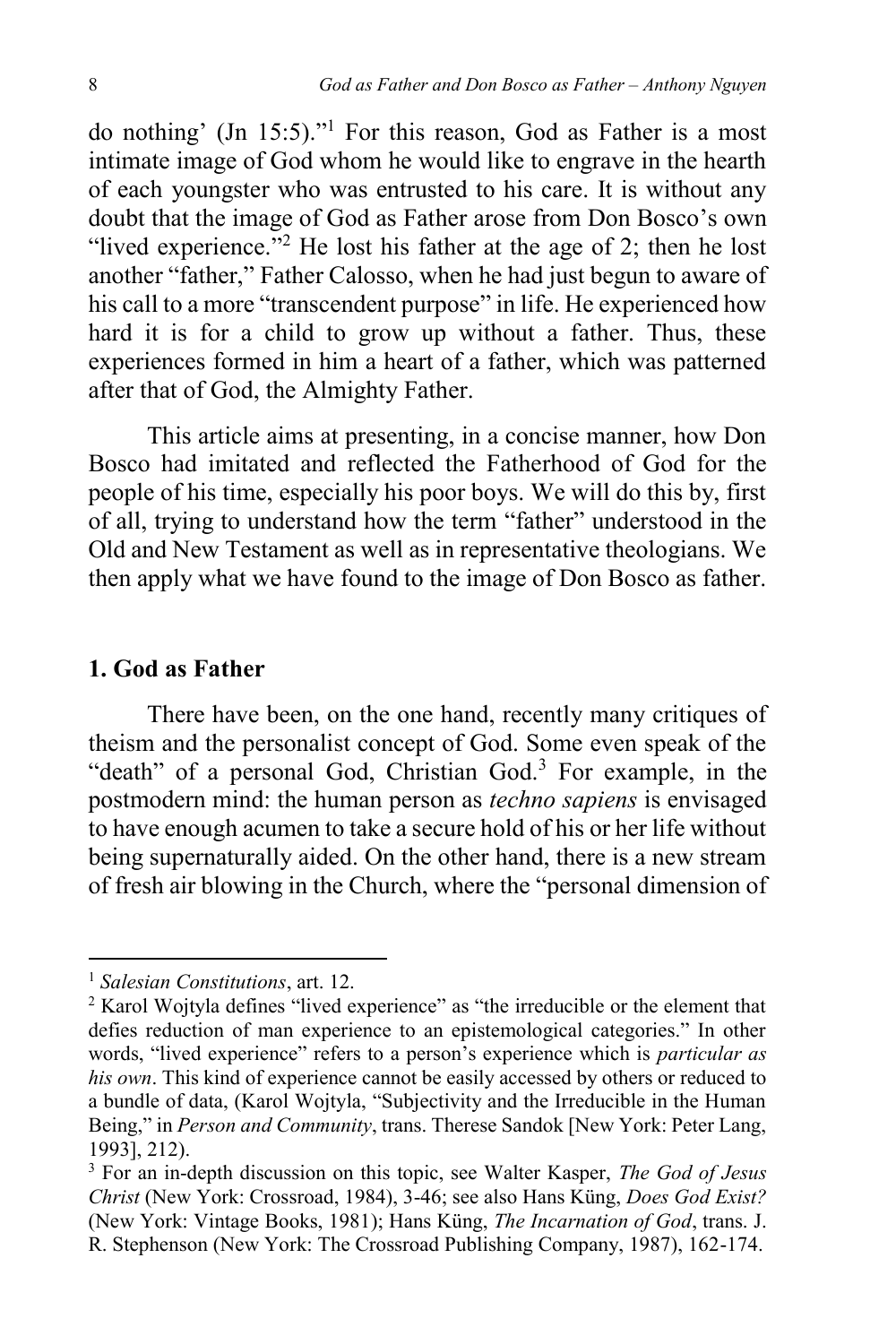God" has been deeply studied and mystically experienced by many.<sup>4</sup> God is no longer considered as "Someone" residing in heaven and having nothing to do with man's day-to-day life. Nor is He the "product" of philosophical and theological speculation. Rather, He is a God who journeys with his people. For this reason, many have been personally touched by a God, who is the Father and who calls them "by name."<sup>5</sup>

However, no mortal has ever had a direct access to the knowledge of God in Himself. This is also true when it comes to the question of God as Father. One has to have recourse knowing God through creation. And what better way than through the individual human person. This has been attested to by the Catechism of the Catholic Church. In fact, the Catechism of the Catholic Church speaks of God as Father in the sense that He is the "Creator," the "Origin" of all things and the One who cares for His children. We read,

by calling God "Father," the language of faith indicates two main things: that God is the first origin of everything and transcendent authority; and that he is at the same time goodness and loving care for all his children. God's parental tenderness can also be expressed by the image of motherhood, which emphasizes God's immanence, the intimacy between Creator and creature. The language of faith thus draws on the human experience of parents, who are in a way the first representatives of God for man. But this experience also tells us that human parents are fallible and can disfigure the face of fatherhood and motherhood. We ought therefore to recall that God

<sup>4</sup> See Ted Peters, *God as Trinity: Relationality and Temporality in Divine Life* (Louisville, KY: Westminster John Knock Press, 1993). See also Stanley J. Grenz, *The Social God and the Relational Self: A Trinitarian Theology of the Imago Dei* (Louisville, KY: Westminster John Knox Press, 2001); John Ziziolas, *Being as Communion: Studies in Personhood and Communion* (Crestwood, NY: St. Vladimir's Seminary Press, 1985); and Philip Ryken and Michael LeFebvre, *Our Triune God: Living in the Love of the Three-In-One* (Wheaton, Illinois: Crossway, 2011), 69-114.

<sup>5</sup> As Joseph Ratzinger has written in his book, *The God of Jesus Christ*, that "God has a name, and God calls us by our name. He is a Person, and he seeks the person. He has a face, and he seeks our face. He has a heart, and he seeks our heart," (Joseph Ratzinger, *The God of Jesus Christ: Meditations on the Triune God*, trans. Brian McNeil [San Francisco: Ignatius Press, 2008], 24).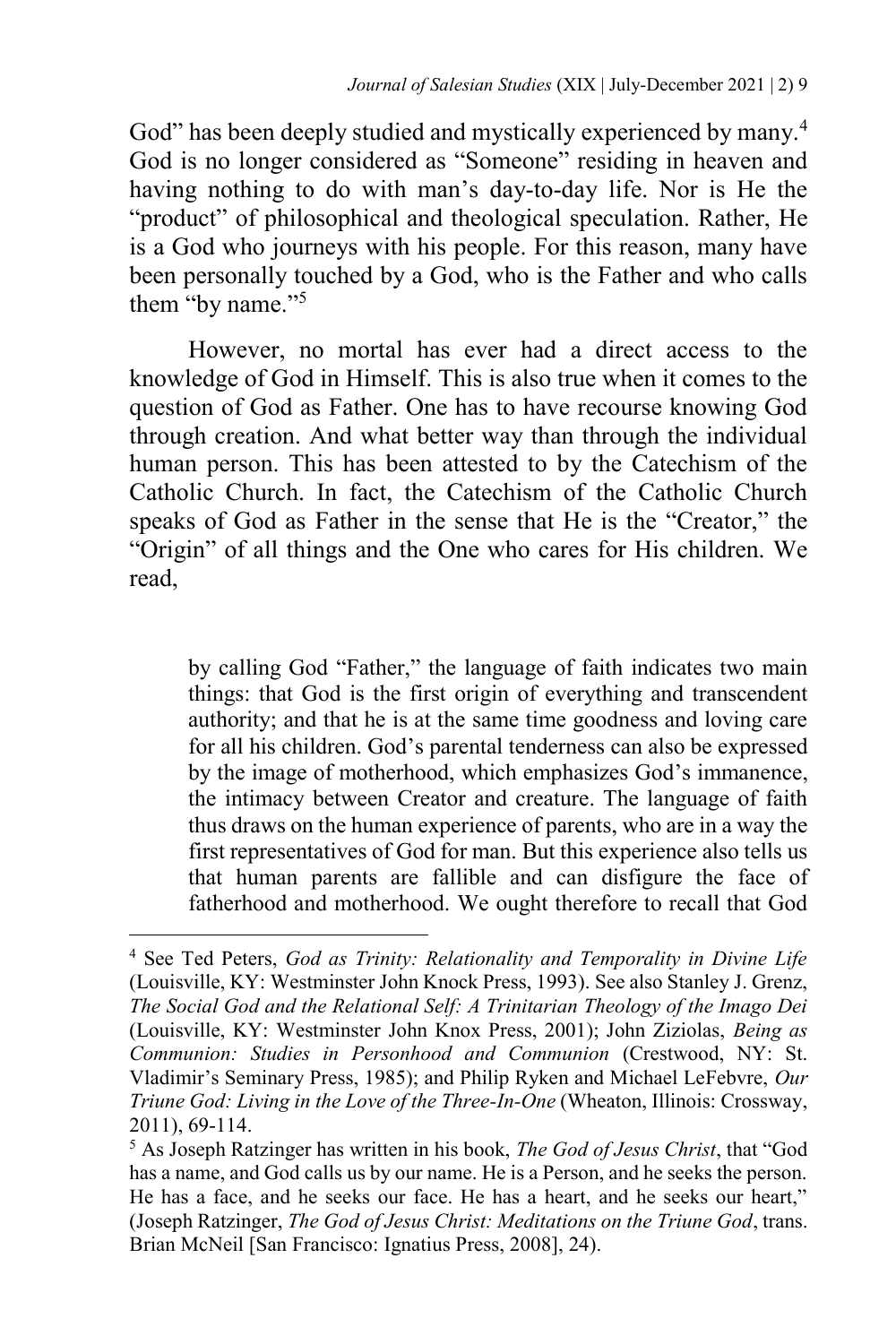transcends the human distinction between the sexes. He is neither man nor woman: he is God. He also transcends human fatherhood and motherhood, although he is their origin and standard: no one is father as God is Father.<sup>6</sup>

Is this understanding, that God is the Origin of all things and Care-giver of His children, the only way to understand God as Father?

## *1.1. God as Father in the Old Testament*

We find in the Old Testament a cluster of three words designating God, namely, *'ēl* ( "lae "), *' e lôah*, and *' e lōhîm* (ywy). 7 When they are used in the Old Testament, they either refer to the true God of Israel or the god(s) of other nations. Besides these words, the Israelites called God by a distinctive name, that is, YHWH.<sup>8</sup> Even though there are several words designating God as pointed out and these words could connote the idea of plurality in God, there is no doubt that the Jews strictly observed monotheism.<sup>9</sup> In fact, the prayer, which is the foundation of Judaism is the *Shema*: "Listen, Israel: Yahweh our God is the one, the only Yahweh" (Deut 6:4).<sup>10</sup>

<sup>6</sup> *Catechism of the Catholic Church* (CCC), no. 239.

<sup>7</sup> For a more thorough discussion of these names, see *The International Standard Bible Encyclopedia*, vol. 2, 1988 fully revised ed., v.s."God, names of," 505. Mark S. Smith holds that this cluster of terms designating God has Canaanite background, (see Mark S Smith, *Early History of God: Yahweh and the Others Deities in Ancient Israel* [New York: HarperSanFrancisco, 1990], 1-40).

<sup>&</sup>lt;sup>8</sup> "YHWH is the only true personal name of God in Israel's faith; the others are titular or descriptive expressions. References to 'the name' or 'in the name' of God indicate this name," (*The International Standard Bible Encyclopedia*, vol. 2, 506). For a brief discussion on how it is possible for YHWH to become Trinity, see Bishop Teodoro C. Bacani, Jr., *From Yahweh to the Trinity* (Manila, Philippines: Gift of God Publications), 1-27.

<sup>&</sup>lt;sup>9</sup> For a good discussion on the emergence of Jewish Monotheism, see Vel-Matti Kärkkäinen, *The Doctrine of God: A Global Introduction* (Grand Rapids, Michigan: Baker Academic, 2004), 17-18.

<sup>&</sup>lt;sup>10</sup> According to Joseph Blenkinsopp, the demand presented in Deuteronomy  $(6:4)$ is not an affirmation of monotheism, but rather an affirmation of exclusive devotion (love) to YHWH, because for him the Hebrew text of Deut 6:4 ( "dx; ywy an "h;l'a] ywy larvy lybq [m;v.") is better translated as follows: "YHWH is our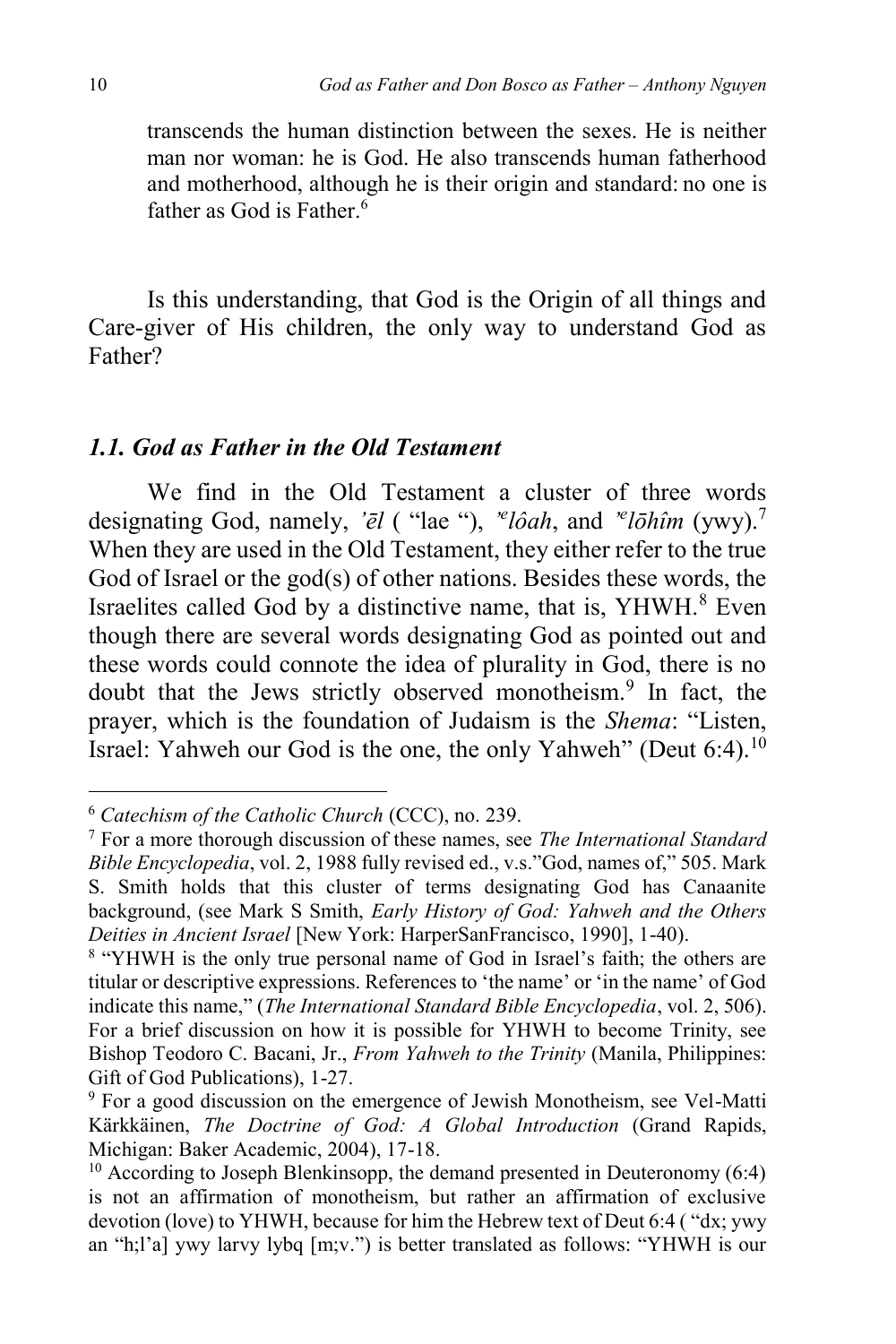This prayer is said at the beginning of the service in the synagogue; it is contained in in the phylacteries (Mt 23:5); it is contained in a little cylindrical box called the Mezuzah.<sup>11</sup> Thus if the Jews observed strict monotheism, what can we find in the Old Testament concerning the Father in relation to the Son and the Holy Spirit?

The word "father" in the Old Testament is *'āb*. It occurs 1,191 times in the Hebrew and 9 times in the Aramaic form.<sup>12</sup> The primary Greek word corresponding to Hebrew word *'āb* is *patēr*. Another term which has a more intimate tone is *abba*. <sup>13</sup> *'āb* has many meanings. It can be used for "father" or "grandfather." *'āb* can be

God, YHWH alone," (Joseph Blenkinsopp, "Deuteronomy," in *The New Jerome Biblical Commentary*, eds. Raymond E. Brown, Joseph A. Fitzmyer, and Roland E. Murphy [Eaglewood Cliffs, New Jersey: Prentice Hall, Inc., 1994], 99). His view is challenged by some scholars who hold that this text is really an affirmation of the monotheism."Does the text (Deut 6:4) teach monotheism? Or monolatry for Israel? Or does it teach only a uniqueness in the Lord as over against various Baals and gods of other people? Some of the Israelites believed in the reality of other deities, but this declaration of the nature of the Lord does not admit of the real existence of other gods. The Lord is the only deity (monotheism)," (Kenneth L. Barker & John K. Kohlenberger III, con. ed., *Zondervan NIV Bible Commentary*, vol. 1, "Old Testament" [Grand Rapids, Michigan: ZondervanPublishingHouse, 1994], 247).

<sup>11</sup> See William Barclay, *The Daily Study Bible: the Gospel of Mark*, rev. ed. (Edinburgh: The Saint Andrew Press, 1975), 295.

<sup>12</sup> See *New International Encyclopedia of Bible Worlds*, 266. E.g., "The sons of Noah who came out of the ark were Shem, Ham and Japheth-Ham being the *father* of Canaan" (Gen 9:18); "When they returned to their *father* Reuel, he said to them, 'Why are you back so early today?' (Ex 2:18) "; "And you will keep my Sabbaths; I am Yahweh your God" (Lv 19:3). Emphasis mine.

 $13$  E.g., Yahweh said to Abraham "For my part, this is my covenant with you: you will become the *father* of many nations" (Gen 17:4); "Anyone who strikes *father* or mother will be put to death" (Ex 21:15); "Our *father* died in the desert. He was not a member of the party who banded together against Yahweh, Korah's party; it was for his own sin that he died without sons" (Num 27:3). For a helpful discussion on "*ab*" and *"abba,"* (see Kasper, *God of Jesus Christ*, 142-143). Emphasis mine.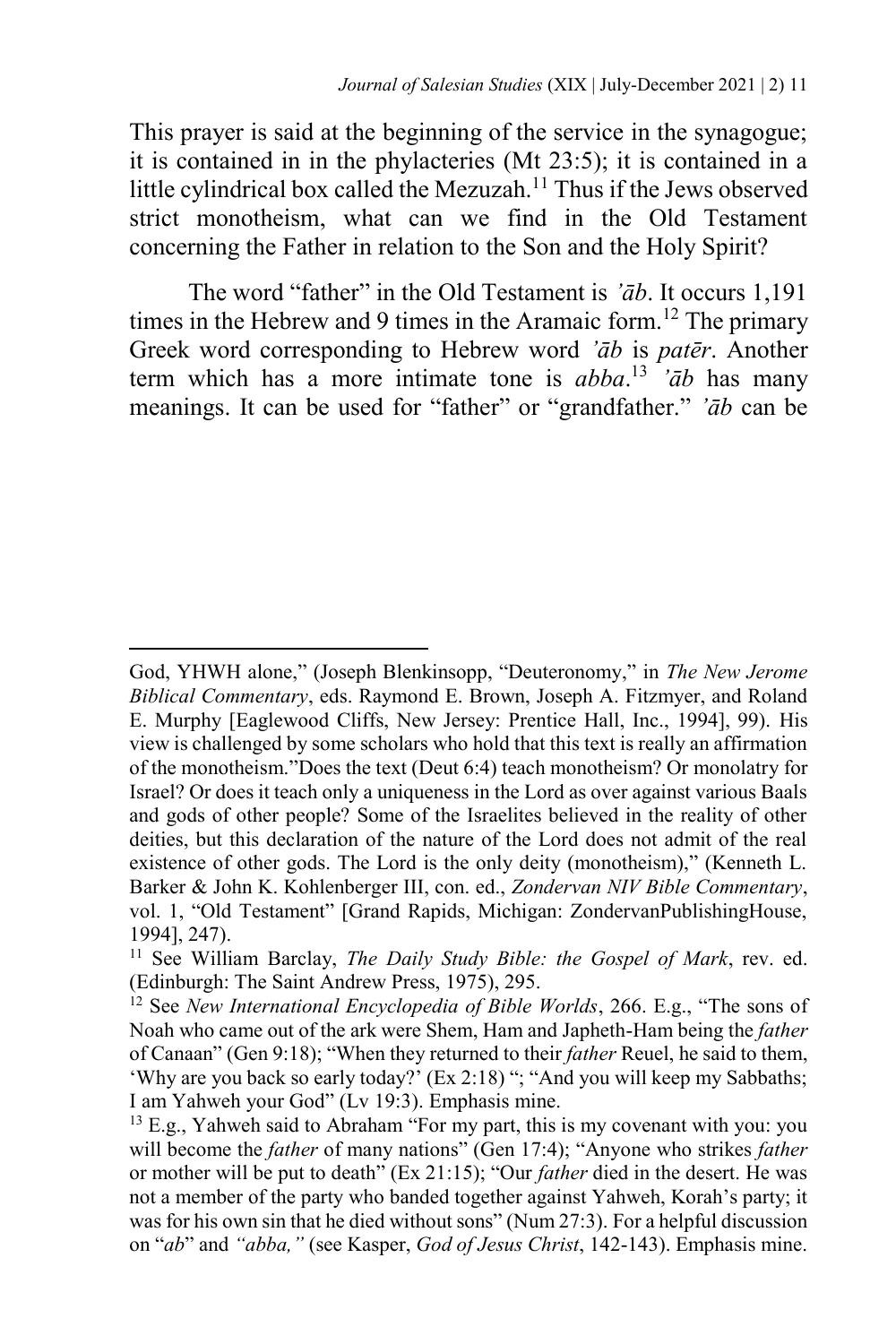used as a title of respect for a governor, priest and prophet.<sup>14</sup>  $\partial^2 b$  is also used to refer to the founder of a tribe or family group.<sup>15</sup>

In the Old Testament, God as "Father" appears something more than twenty times.<sup>16</sup> However, we need to be more precise in what sense God is called "Father" in the Old Testament. We find in the Old Testament the expression "God of the fathers"  $(Ex 3:13)$  – the God of Abraham, Isaac and Jacob.<sup>17</sup> This expression speaks of God as "Father" in the collective or corporate sense rather than individual. Thus, early on God is not (or rarely) "being viewed in a father-son relationship with individuals or as the father of mankind in general."<sup>18</sup> It is so because the Old Testament belief protects the transcendence of God. God is called "Father" not in the physical or biological sense, but in a metaphorical sense.

Foremost in the Old Testament theology, the term "father" is used in relation to the concept of "election." He is also called Father

<sup>&</sup>lt;sup>14</sup> E.g., "Micah said to him, 'Stay here with me; be my *father* and priest and I shall give you ten silver shekels a year, and clothing and food'" (Judg 17: 10); "Elisha saw it, and shouted, 'My *father*! My *father*! Chariot of Israel and its chargers!' Then he lost sight of him, and taking hold of his own clothes he tore them in half" (2 Kgs 2:12); "I shall dress him in your tunic, I shall put your sash round his waist, I shall invest him with your authority; and he will be a *father* to the inhabitants of Jerusalem and to the House of Judah" (Is 22:21). Emphasis mine.

<sup>15</sup> See *New International Encyclopedia of Bible Words*, v.s."Father," 266.

<sup>16</sup> See Gerald O'Collins, *The Personal God: Understanding and Interpreting the Trinity* (New York: Paulist Press, 1999), 14. E.g., "Extol him before all the living; he is our Lord and he is our God; he is our Father, and he is God for ever and ever" (Tob 13:4); "Father of orphans, defender of widows, such is God in his holy dwelling" (Ps 68:5); "Is there not one Father of us all? Did not one God create us?" (Mal 2:10).

<sup>&</sup>lt;sup>17</sup> According to Durham, "Moses is told first that he is being addressed by 'the God of his father.' The word 'father' is pointedly singular (see Gen 26:24; 31:5; 43:23; Ex 15:2; 18:4) despite the various (and unjustified) attempts to make it plural. What Moses is told must therefore be understood as a means of connecting the speaking deity with the faith of Moses' family in Egypt. Then Moses told that this God who addresses him is also the God of the three great patriarchal fathers – Abraham, Isaac, an Jacob/Israel – a linking of the speaking of deity with the faith of Moses' people, the sons of Israel," (Durham, *Word Biblical Commentary*, 31). <sup>18</sup> "The Old Testament is very restrained in its use of the father-son relation for God," (*International Standard Bible Encyclopedia*, vol. 2, v.s."God, Names of," 509).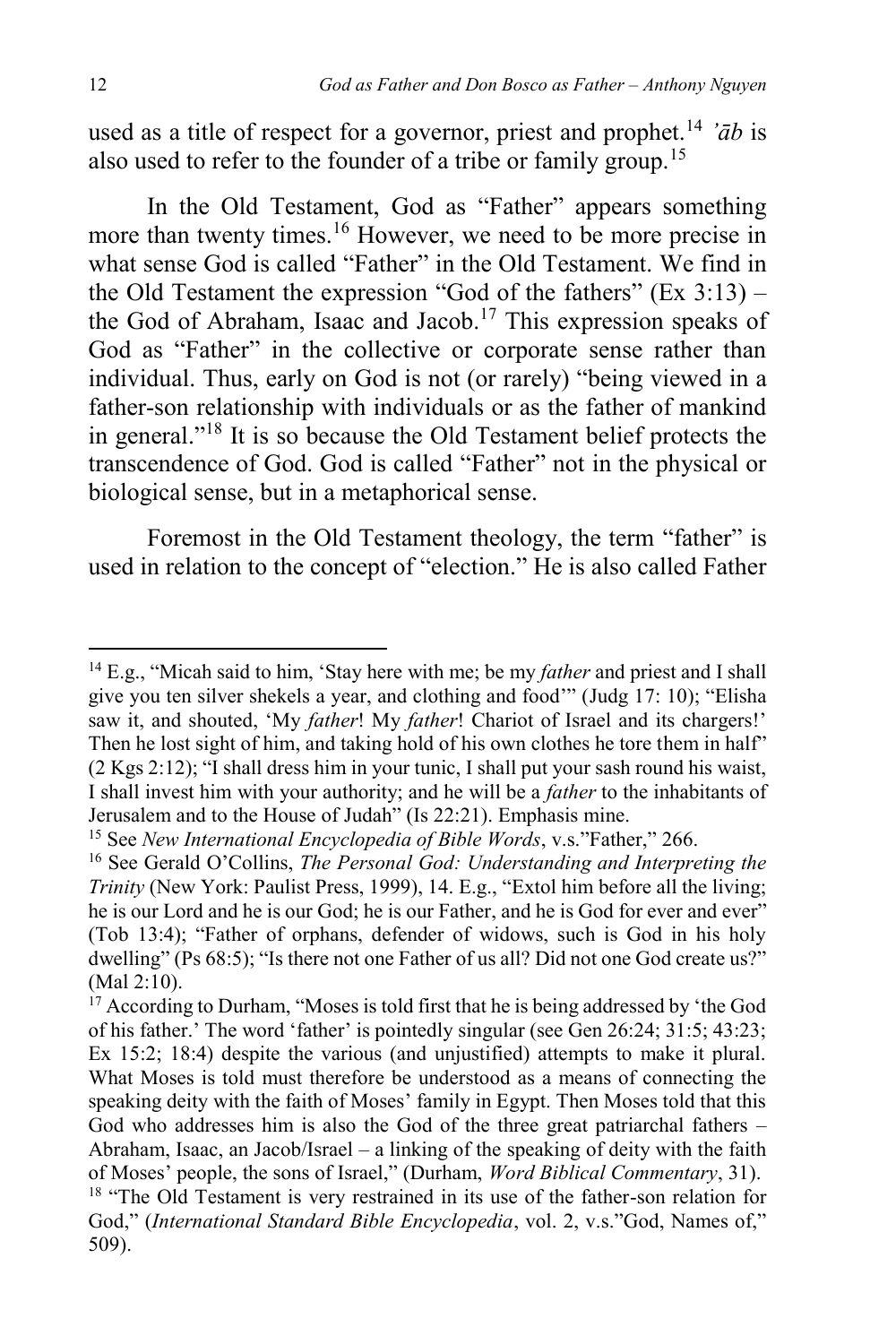of Israel as a covenant nation:<sup>19</sup> "You will then say to Pharaoh, 'This is what Yahweh says: Israel is my first born son'" (Ex. 4:22); "Is this the return you make to Yahweh? O people brainless and unwise! Is this not your father, who gave you being, who made you, by whom you subsist?" (Deut 32:6). It is in this concept of "election" that the change from "collective" to "individualistic" sense of the understanding of the term "father" was introduced especially during monarchy period of Israel.

Indeed, during the time of the monarchy,<sup>20</sup> the fatherhood of God was transferred from a collective sense to an individualistic sense. The fatherhood of God was directed to David as an individual (see 2 Sam 7:14; 1 Chr 17:13; 22:10; Ps 89:26). However, even in the case of David, the father-child relationship, as we would think, does not apply, since David was presented as a representative for a "royal line" with which the Lord had signed a covenant as He did with Abraham. This fact shows that the Old Testament concept of God as Father is "thin and underdeveloped, perhaps deliberately so, in order to avoid association with pagan ideas of divine fatherhood in the sense of procreation."<sup>21</sup>

The reference to God as the Father of the Messiah before the time of Jesus remains unclear.<sup>22</sup> There are references in the prophetic Psalms (see Ps 2:7; 89:26). However, this was not clear until the time of the New Testament. For this reason, we can affirm that in the Old Testament God as "Father" was not understood as "person" as we understand it today. Yet, even though the term "Father" carries the tone of "personal relationship," it was simply seen in the Old Testament as a "name" or "designation" of God which the Israelites

<sup>19</sup> See Kasper, *God of Jesus Christ*, 138-139.

 $20$  The time of monarchy began when the Israelites refused to obey the voice of Samuel [the last judge], and asked him for a king who would rule over them; that they also may be like all the nations; and that their king may judge them, and go out before them, and fight their battles. And so Samuel consulted the Lord Who eventually told Samuel to give people a king in the person of Saul, (see 1 Sam 8:10-22).

<sup>21</sup> *International Standard Bible Encyclopedia*, vol. 2, v.s.."Father," 510.

 $22$  Bernard Piault argues that although the Old Testament tells us that there is a Father in God, it does not make any reference to God "as the Father of the Promised Messiah," (Bernard Piault, *What is Trinity* [New York: Hawthorn Books, 1959], 16).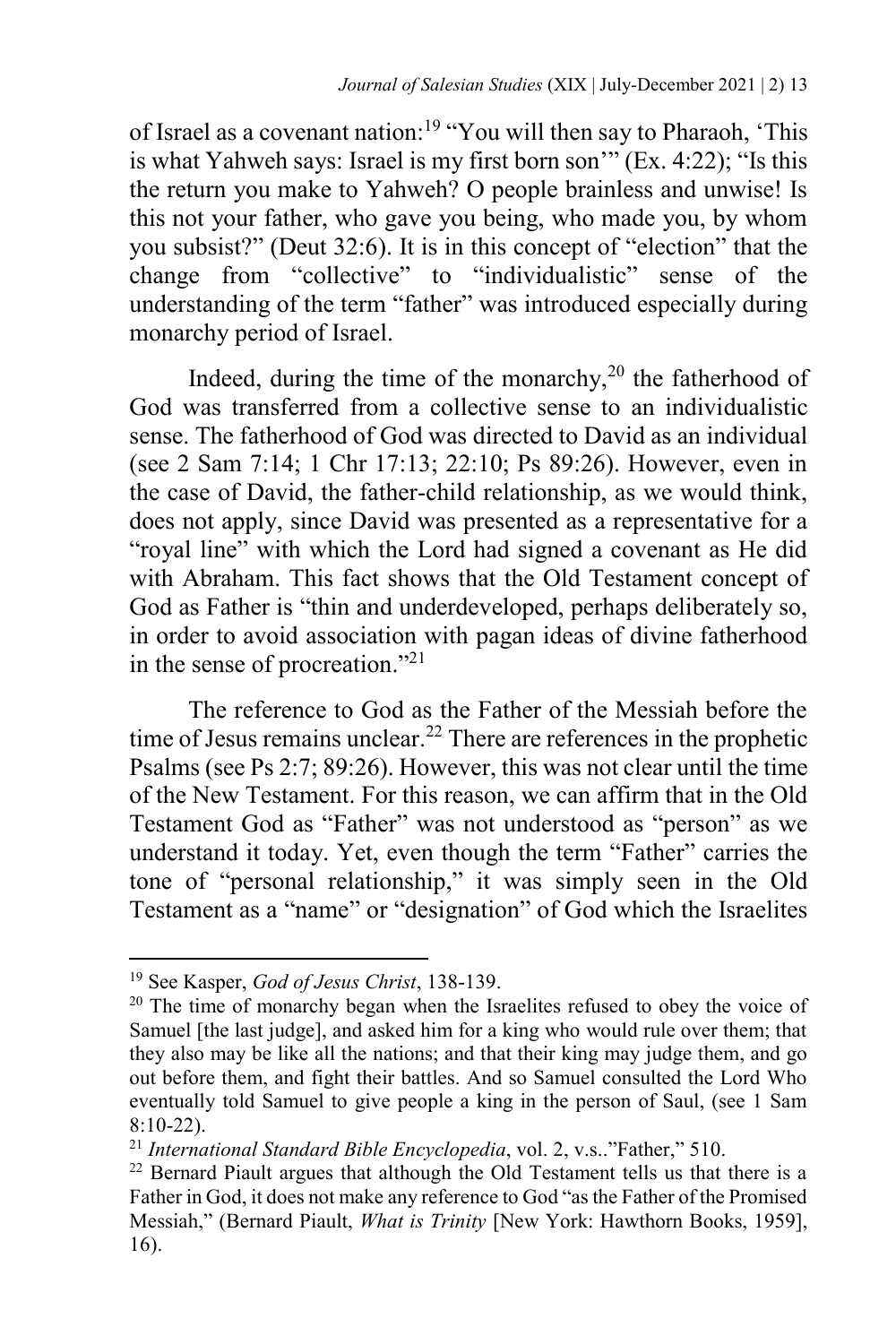used to address God. On this particular issue, O'Collins has this to point out,

Naming God "Father" expressed His deep involvement in the story of Israel, its kingly leaders, and its righteous ones. The name has nothing to do with physical generation. … While occurring in a variety of historical, prophetic, and sapiential texts, this divine name cannot be called frequent in the Old Testament, but it will become the favored name in the New Testament, especially in the Gospel of John $\cdot$ <sup>23</sup>

In sum, the Old Testament calls God "Father" primarily as referring to His covenantal relationship with the tribe of Israel: Yahweh would be the Father of a recreated or chosen people according to Mount Sinai *testamentum*. In this sense, God as Father was originally understood as the One who gave birth to Israel by delivering the tribe from slavery and by a covenantal pact in Mt. Sinai. In fact, the belief that God was the Creator of all things only dawned on the consciousness of the Jews post-exilic times.<sup>24</sup> There is no doubt that the name Father in the Old Testament connotes the idea of "relation," but not with another "distinct Person" in the same Godhead, but rather to Israel as people whom He considers as his child (see Hos 11:1).

## *1.2. God as Father in the New Testament*

In lieu of the terms *'ēl*, *' e lôah*, and *' e lōhîm* used for calling God in the Old Testament, the New Testament uses the common Greek term θεòς (*theos*) as "God."<sup>25</sup> According to some exegetes, the concept of God as defined in the Old Testament is foreign to the

<sup>23</sup> O'Collins, *Tripersonal God*, 23.

<sup>&</sup>lt;sup>24</sup> According to Wenham, the message of creation account is essentially one of redemption. It explains why man needs salvation and what he needs to be saved from. It also describes the original state of the world, and the goal of redemption," (Wenham, *Word Biblical Commentary*, vol. 1 "Genesis 1-15," lii).

<sup>&</sup>lt;sup>25</sup> For an in-depth discussion on "*Theos*" in the New Testament, see Rahner, *Theological Investigations*, vol. I, "God, Christ, Mary and Grace," 79-148.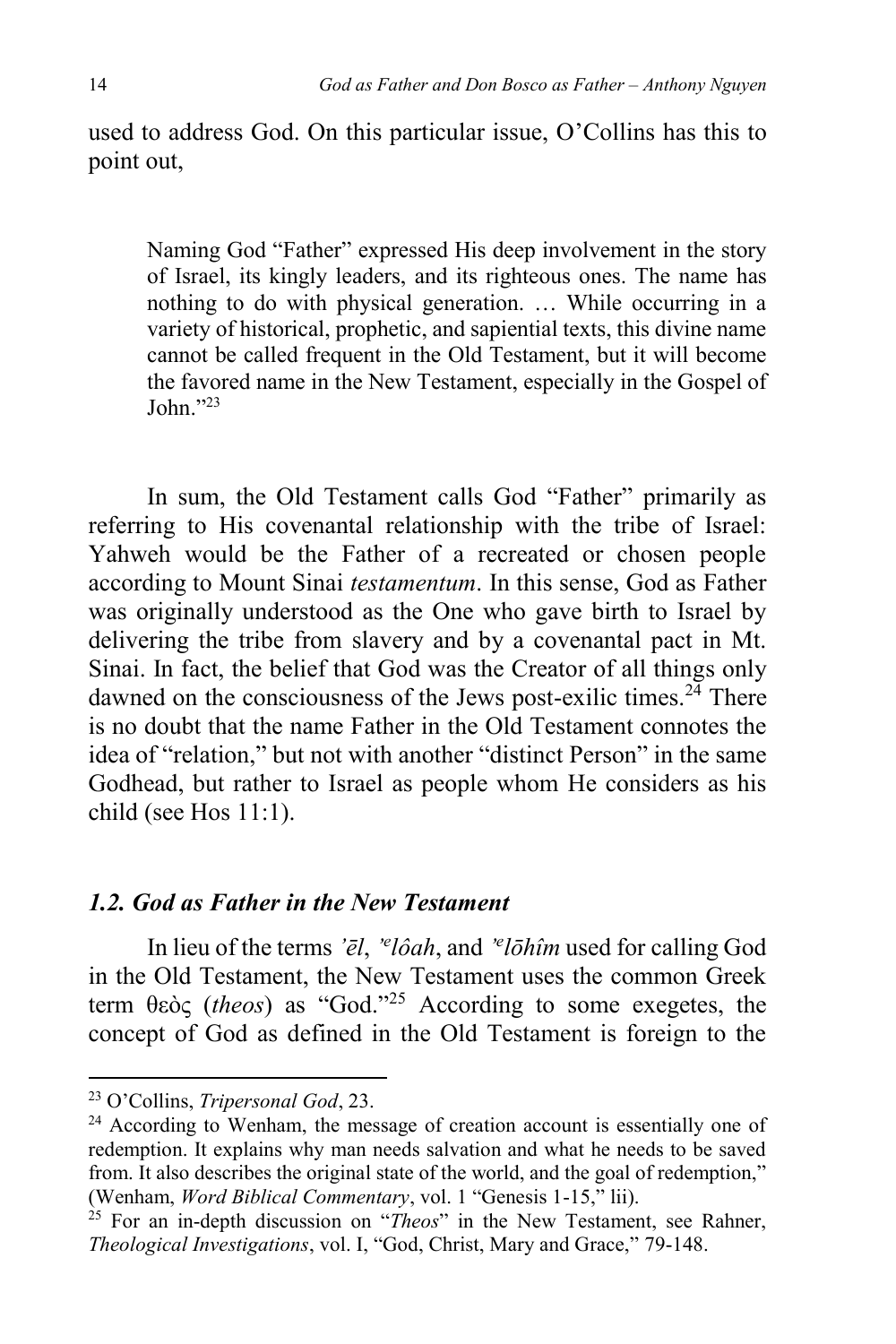Greek since the Greeks believe in many gods and goddesses who were shaped in the image of the human beings.<sup>26</sup> This fact helps us to understand the reason why Christians later on depicted the three divine Persons in human form. It is only in later Greek philosophy that the god and goddesses were thought of more as an abstract principle or force.

God addressed as "father" occurs in the New Testament about 250 times. It is found on Jesus' lips no less than 170 times in the Gospels, e.g., "At that time Jesus exclaims, 'I bless you Father, Lord of heaven and of earth…'" (Mt 11:25); "Jesus said, 'Father, forgive them; they do not know what they are doing'" (Lk 23:34); "In all truth I tell you, it was not Moses who gave you bread from heaven, it is my Father who gives you the bread from heaven, the true bread," (Jn 6:32). Unlike in the Old Testament, the New Testament offers texts on the fatherhood of God as one of God's qualities. In fact, the New Testament seems to present the fatherhood as God's very nature.<sup>27</sup>

The term *Abba*<sup>28</sup> is used in the New Testament but never in the Old Testament. Using it, Christ intimates to us the God-man (individual) relationship as He is to His Father. According to Barclay, the word *Abba* used of God is a "compact summary of Christian faith."<sup>29</sup> It settles all the relationships that man has in this earthly life.<sup>30</sup> The God as *Abba* whom Jesus addressed and taught us

<sup>26</sup> Karl Rahner writes in his *Theological Investigations* that, "by 'θεòς' the Greeks did not mean the unity of a definite personality in the monotheistic sense, but rather the unity of the religious world, clearly felt as *one* in spite of its multiplicity of forms. The Greek conception of God is essentially polytheistic, not indeed in the sense of many isolated gods but as an ordered totality of gods," (Rahner, *Theological Investigations*, vol. I, "God, Christ, Mary and Grace," 90); see also Emmanuel Durand, O.P., "A Theology of God the Father," in Emery and Matthew, *Oxford Handbook of Trinity*, Chapter 27, 371-386.

<sup>27</sup> See *New International Encyclopedia of Bible Words*, 1998 ed., v.s."Father," 268; see also Durand, O.P., "Theology of God Father," Chapter 27, 371-386.

<sup>28</sup> For a concise presentation of *"abba,"* see Kasper, *God of Jesus Christ*, 142-143. <sup>29</sup> Barclay, *Gospel of Matthew*, vol. 1, 200.

 $30$  It settles our relationship to the unseen world; it settles our relationship to the seen world; it settles our relationship to our fellowmen; it settles our relationship to ourselves; and it settles our relationship to God, (see Ibid., 200-203).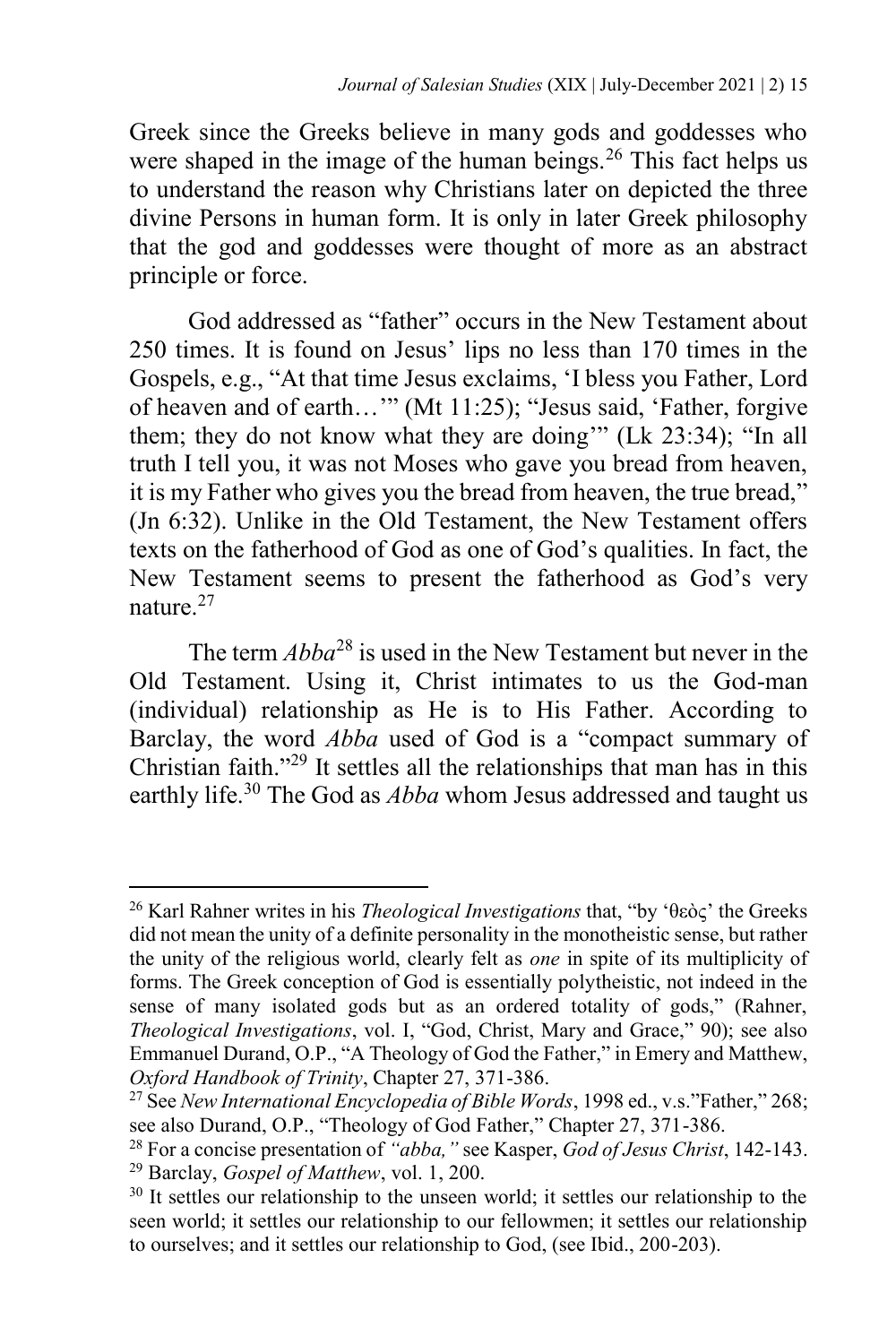to address has the name and the heart of a father. Thus, He is a loving Father, who is not the same as the gods presented in Greek legend.<sup>31</sup>

God as Father is the most favored theme in John's Gospel, e.g., 8:54; 10:32; 11:41; 13:1; 13:3; 18:11.<sup>32</sup> The relationship between Father and Son is also strongly depicted.<sup>33</sup> He is not only the Father of Jesus, but He is also "our" God and Father: "Jesus said to her [Mary Magdalene], 'Do not cling to me, because I have not yet ascended to the Father. But go to the brothers, and tell them: I am ascending to my Father and your Father, to my God and your God'" (Jn 20:17). The distinction between "my Father" and "your Father" (see Jn 20:17) suggests that Jesus affirms a different relationship with the Yahweh of the Old Testament. This is clearly seen in the "knowledge "<sup>34</sup> Jesus has of his Father: "Everything has been

<sup>&</sup>lt;sup>31</sup> Barclay singles out the most significant Greek legend of the gods is the legend of Prometheus."Prometheus was a god. It was in the days before men possessed fire; and life without fire was a cheerless and a comfortless thing. In pity Prometheus took fire from heaven and gave it as a gift to men. Zeus, the king of the gods, was mightily angry that men should receive this gift. So he took Prometheus and he chained him to a rock in the middle of the Adriatic Sea, where he was tortured with the heat and the thirst of the day, and the cold of the night. Even more, Zeus prepared a vulture to tear out Prometheus' liver, which always grew again, only to be torn out again," (Ibid., 201).

<sup>&</sup>lt;sup>32</sup> God as Father is the most favored in the Gospel of John since Jesus presented in the gospel as the one who comes to make God known: God is "my Father and your Father "(Jn 20:17), (see Francis J. Moloney, *The Gospel of John*, Sacra Pagina, vol. 4, ed., Daniel J. Harrington, [Collegeville, Minnesota: The Liturgical Press, 1998], especially 526). For Ben Witherington III, although the Gospel of John does not fully discuss the Trinitarian doctrine, it has provided Trinitarianologists the needed "most complete set of raw data from which such a doctrine could be constructed because here the interrelationships between Father, Son, and Holy Spirit are given the most fulsome treatment of any NT documents," ( "The Trinity in the Johannine Literature," in Gilles and Levering, *Oxford Handbook of Trinity*, 69). It is also worthy of note, according to Witherington, that the word "Father" appears 120 times referring to the word "God" and 108 times the term "God" is used for this person. What comes as an earth-shaking pronouncement coming from John the Evangelist is when he addresses the Logos as *theo* in Chapter 1, (see Ibid., 70). If ever the Father is discussed with the Son, Witherington further notes, it is in reference to the Old Testament idea of "Wisdom" (see Ibid., 71).

 $33$  E.g., "No one has ever seen God; it is the Only Son, who is close to the Father's heart who has made him known" (Jn 1:18); "The Father and I are one" (10:30); "May they all be one, just as, Father, you are in me and I am in you, so that they also may be in us, so that the world may believe it was you who sent me" (17:21).  $34$  In the New Jerusalem Bible, footnote (g) of Chapter 10, we find this description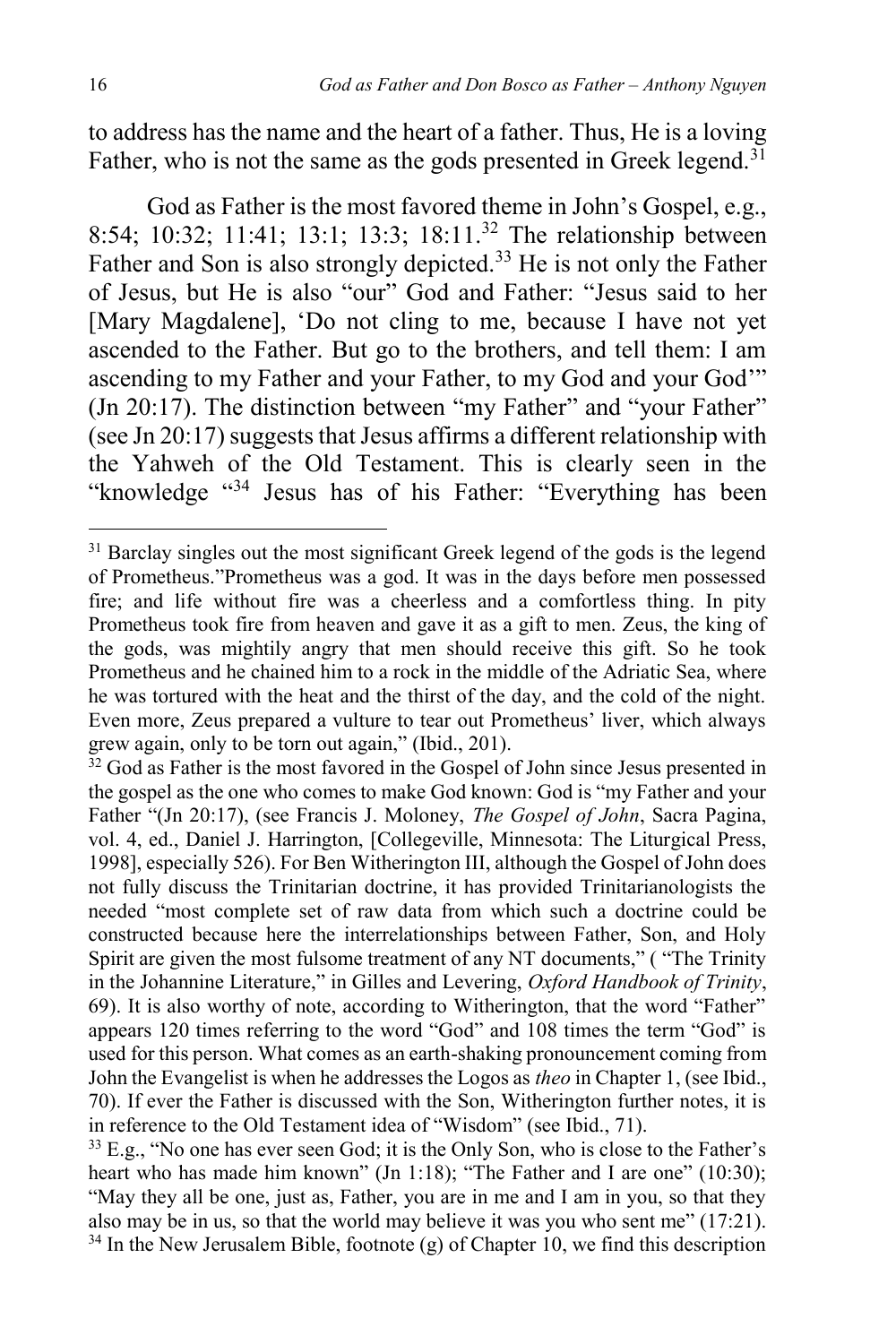entrusted to me by my Father; and no one knows the Son except the Father, just as no one knows the Father except the Son and those to whom the Son chooses to reveal him" (Mt 11:27). This is decisive statement because it distinguishes the Jesus' knowledge of God from that of his disciples.

The distinction between Jesus' knowledge of the Father and disciples' is made clear by the Gospels of Matthew and John. We hear Matthew declaring: "Everything is entrusted to me by my Father; and no one *knows* the Son except the Father, just as no one *knows* the Father except the Son and those to whom the Son chooses to reveal him" (Mt 11:27. Emphasis mine). This is somehow echoed in Jn. 8:55: "Although you do not *know* him. But I *know* him, and if I were to say, 'I do not *know* him,' I should be a liar, as you yourselves are. But I do *know* him, and I keep his word," (emphasis mine).<sup>35</sup> The key idea that demands full attention here is the word "know" (Gk., *oida* from the infinitive *eidenai*, "to know ").<sup>36</sup>

of "knowledge ": "In biblical language, 'knowledge' is not merely the conclusion of an intellectual process, but the fruit of an 'experience,' a personal contact; when it matures, it is love.

<sup>&</sup>lt;sup>35</sup> See parallels in Jn 10:15, "Just as the Father knows me and I know the Father and I lay down my life for the sheep "; and 17:25, "Father, Upright One, the world has not known you, but I have known you, and these have known that you have sent me." Emphasis mine.

<sup>36</sup> In his textual analysis of Jn 8:55, Brown notes the use of both Gk words *gignōskein* and *eidenai (oida)* to mean in English "to know," (see Raymond E. Brown, *The Anchor Bible, The Gospel According to John I-XII* [Garden City, New York: Doubleday & Co.], 359). A lengthy discussion on *eidenai* vis-à-vis the Gk word *ginōskein* is found, (Ibid., Appendix I:9, 512-515). For his part, Bruce Vawter, CM takes note carefully that "John never says that Jesus *believes* the Father, only that he *knows* him and is known by him. Knowledge comes from faith; faith leads to knowledge as tie lads to life – knowledge is part of life. What John is trying to say is that the believer is introduced into a true knowledge of God to the extent that he can possess it, not that faith is to be equated with knowledge. … [Here], John is denying the fundamental conviction of Gnosticism, namely, that there is a higher knowledge that can lead to salvation, a knowledge denied the mere believer. Rather, whatever meaningful dimension there is to knowledge, whatever knowledge can do in the matter of salvation, comes only through faith," (Bruce Vawter, "Johannine Theology," in Raymond E. Brown, Joseph A. Fitzmyer, and Roland E. Murphy, *The Jerome Biblical Commentary*, Vol 1, The Old Testament and Vol. 2, The New Testament and Topical Articles (Englewood, Cliffs, New Jersey: Prentice Hall, 1968), 835).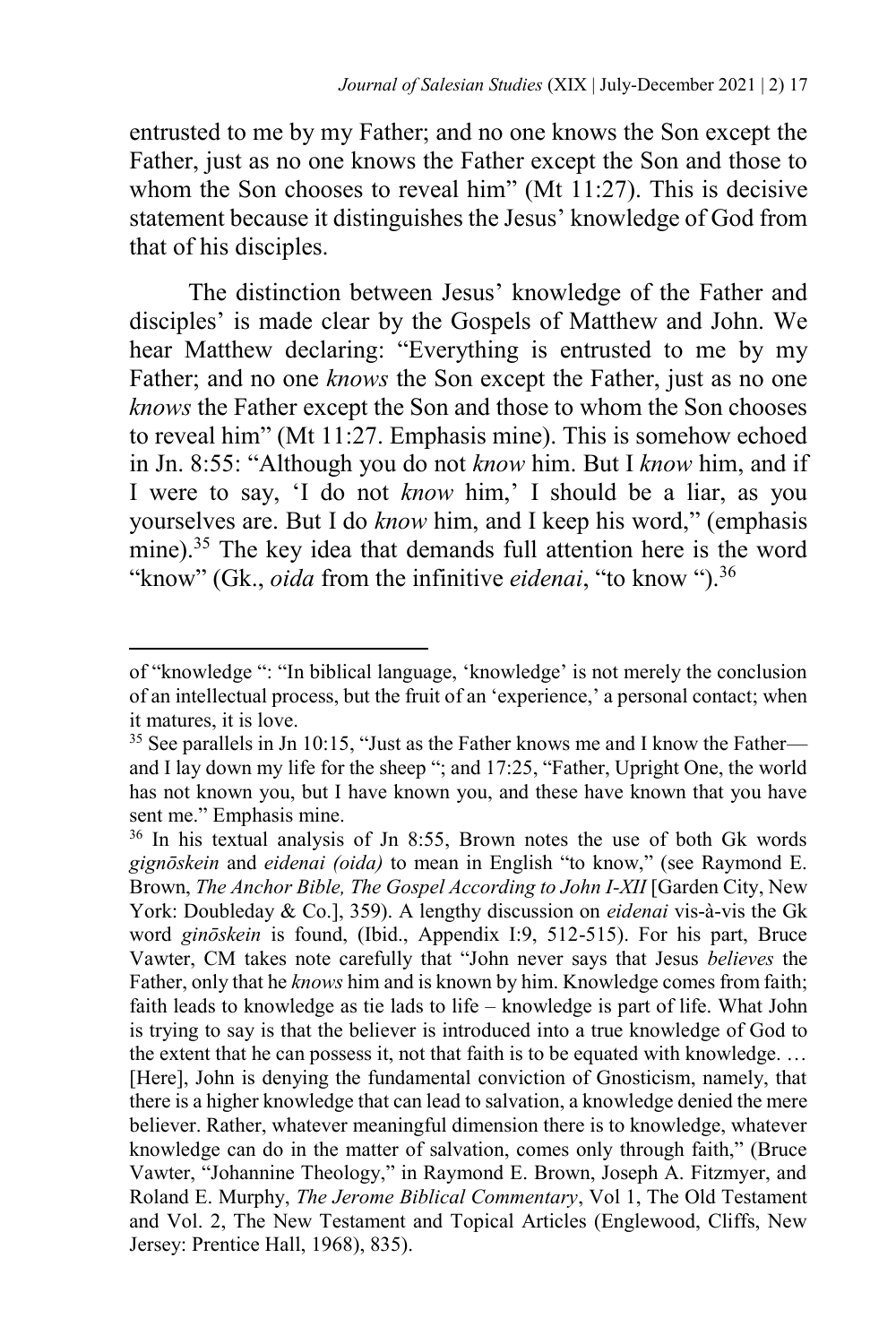For sure, the manner Jesus knows the Father is not the way a believer (man) knows the Father. On our part when "I know the Father," the I, the knower, remain, in essence, very distinct from the thing known – "the Father" whose very essence remains inaccessible to man, strictly speaking. In any human knowledge we can readily distinguish the following interspersing factors: the knower, the thing known and the idea ensuing therefrom. The result is an analogical likeness between the knower and the thing known converging manifestly in the ensuing *idea* of the object known. For example, in the assertion, "I know the apple," the apple as the object of knowledge is very distinct, indeed, from the "I" as the subject or agent of knowledge. And the ensuing factor, generated within the knower, of the apple remains distinct as well because its nature is ideogenic, i.e., it is an *idea* of the object called "apple."

But when Jesus asserts "I know the Father" the undercurrent statement is this: that Jesus does not have a mere analogical representation of the object known, say, an "idea" of His Father, but rather a more intensive, all-inclusive interiorization of the object known to the extent that the Father and Son know one another at the *most* intimate, *most* intense, and *most* personal level; hence, Jesus' having the deepest intimacy and profoundest "personalness" with the Father, and living within a relationship of the greatest familiarity with Him. This brand of intimacy and "personalness" has been entrusted to Jesus, as part of His Father's will, to reveal to his close associates first and then to entire humanity in a manner of "adoption."<sup>37</sup> This makes the Fatherhood of God becomes so personal and intimate.

<sup>&</sup>lt;sup>37</sup> The manner is "by adoption" according to Scriptures but the process is called "deification" or "divinization" proximately from the Gk. word *theosis* and remotely from the Gk. word *apotheosis*. Traditional mainstream theology, both East and West, views Jesus Christ as a pre-existing deity who undertook mortal existence, not as a mortal being who attained divinity: He became one of us to make us "partakers of the divine nature" (2 Peter 1:4). We enter into the divine life of the Trinity through the only one mediation: Jesus Christ. In this sense human beings are "God revealed" – living representations of God on earth as they should live in a godly fashion by doing the will of the Triune God as Jesus did, (see Dennis Dexter Sontillano and José Antonio Aureada, OP, "The Nourishing Character of the Eucharist," *Philippiniana Sacra*, Vol. XLIV, No. 132 (Sept-Dec, 2009): 603- 668; esp. 607-619.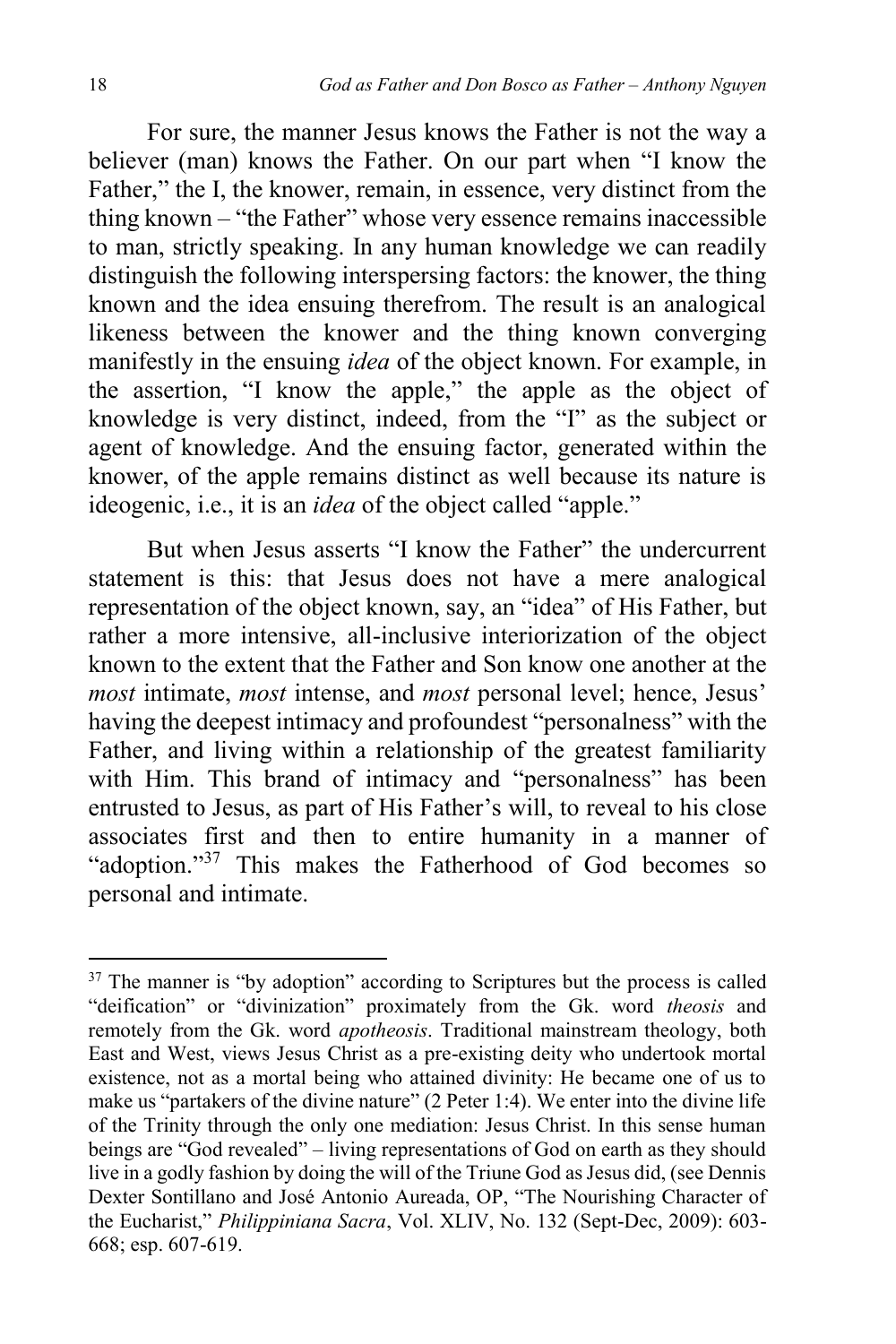This identity in essence urges us to accept in faith that Jesus, because his essence consubstantially equals that of the Father, is in essence equally God. Because of this fact, only Jesus has the key to unlock our understanding of the nature and will of God since He does not have the key but He IS The Key itself: "I am the Way; I am Truth and Life," (Jn 14:6). Ultimately, therefore, only Jesus can divulge to us what the very essence of God is really and precisely because he is equally God, in John's very words: "No one has ever seen God; it is the only Son, who is close to the Father's heart, who has made him known," (Jn 1:18). $38$ 

It is in the poignant awareness of this all-inclusive interiorization of the object known that Jesus, full of conviction, declares in public: "The Father and I are one. … But if I am doing it, then even if you refuse to believe in me, at least believe in the work I do; then you will know for certain that the Father is in me and I am in the Father," (Jn 10:30, 38). Elsewhere, "do you not believe that I

<sup>38</sup> In the King James Version (KJV): "No man hath seen God at any time, the only begotten Son, which is in the bosom of the Father, he hath declared him." In the New Revised Standard Version Catholic Edition (NRSVCE): "No one has ever seen God. It is God the only Son,[a] who is close to the Father's heart,[b] who has made him known." In The New American Bible (NAB), "No one has ever seen God. The only Son, God, who is at the Father's side, has revealed him." Using the KJV, Barclay sees a three-fold implication of the said passage, namely: 1) Jesus is *unique* (captured by the Gk word *monogenes*, "only begotten ") intimating that Jesus is *specially beloved*; thus, implying that "there is no one like Jesus "; 2) Jesus is *God*, that is, to have seen Him is to have seen the Father as well; and 3) Jesus is *in the bosom of the Father*. Barclay goes on to explain further how the word "bosom" is used in the Bible to speak about the kind of deep intimacy exhibited by the love actively present in the husband-wife or mother-child relationship, or even between close friends; hence, when used between Jesus and His Father the connotation is "complete and uninterrupted intimacy. It is because Jesus is so intimate with God, that he is one with God and can reveal him to men," (see Barclay, *Gospel of John*, 74-75). Moreover, the unique personality of Jesus is denoted by the use of the expression "Abba" (see, for example, Mt 6:9, 11:25-26, 26:42; Mk 14:26; Lk 23:34, 46; Jn 11:41, 12:27, 17:1, 5, 11, 21, 14-25). Also, the *unigenitus* ( "the only Son ") passages in the Johannine corpus substantiate the same (see, for example, Jn 1: 14: "And the Word became flesh, he lived among us, and we saw his glory, the glory that he has from the Father as only Son of the Father, full of grace and truth," [emphasis mine]; see also Jn 1:18b; 3:16, 18; and 1 Jn 4:9). If ever John calls Jesus by this extraordinary address, it is to reiterate His exclusivity as Son of God. For a thorough discussion on the use of Gk word *monogenes* or *unigenitus* in Latin, (see Brown, *Gospel According to John*, 13-14).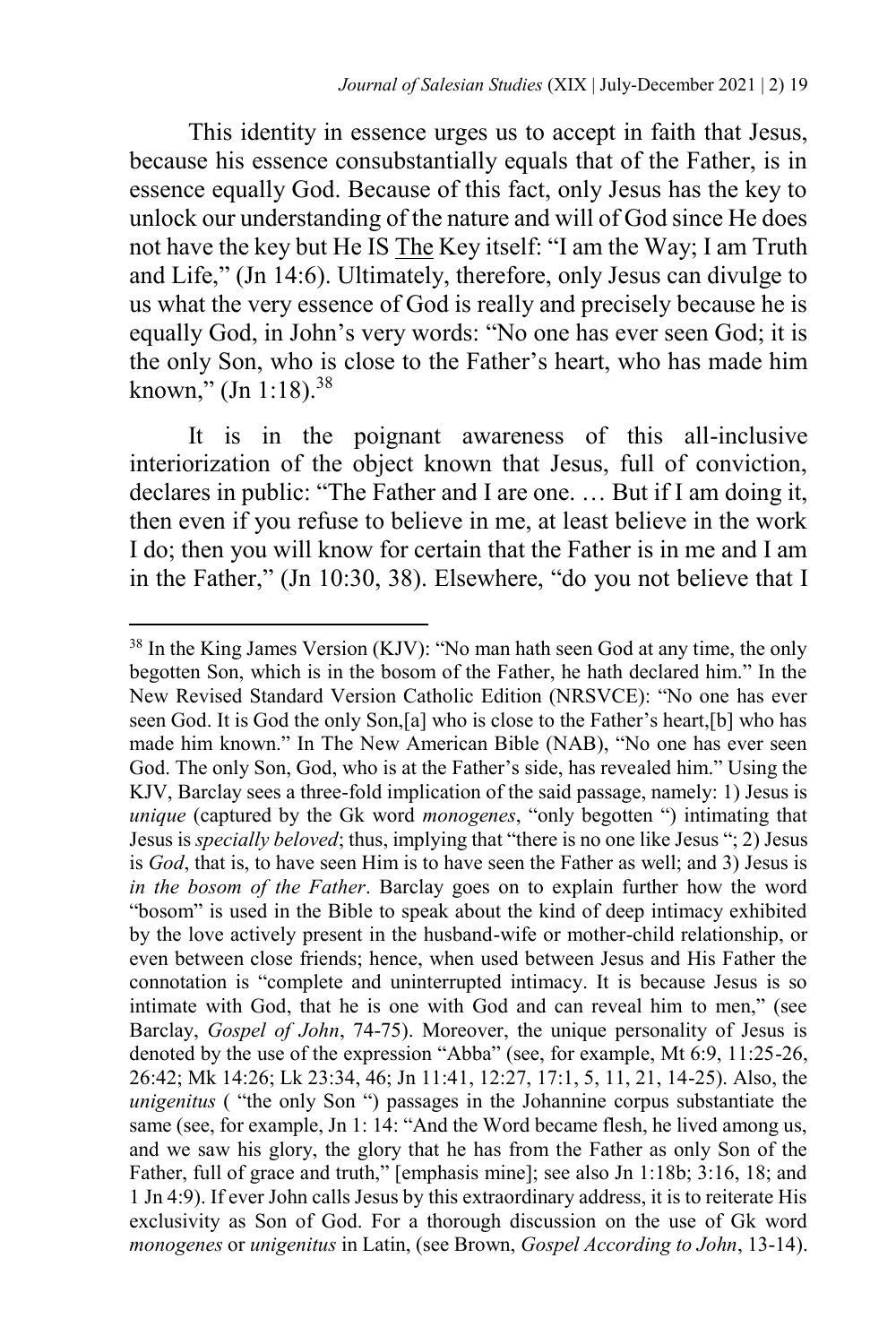am in the Father and the Father is in me? What I say to you I do not speak of my own accord: it is the Father, living in me, who is doing his works. You must believe me when I say that I am in the Father and the Father is in me; or at least believe it on the evidence of these works" (Jn 14:10//7:16; 8:28). Therefore, "in Jesus Christ the distant, unknowable, invisible, unreachable God has come to men; and God can never be a stranger to us again."<sup>39</sup> That is why "they will call him Immanuel, a name which means 'God-is-with-us'," (Mt 1:23).

At any rate, in the New Testament, the Father is revealed by Jesus as "His Father" and "our Father." We can sense that the term "Father" primarily refers to the relation between Jesus and the God of Israel. It only secondarily refers to the relation between God and Israel. Even when it is referred to the relation between God and Israel, it does so in reference to Jesus. The reason is: it is only through Jesus that we all receive the grace of adoption and so call God "our" Father (see Gal 4:3-6). This threefold distinction lays down, indeed, the groundwork for the discussion of the personal relations existing in the Old Testament Yahweh (see Lk 10:22; Mt 11:27). This summary intimates to us the Father's willingness to share his "personness" to us to a certain extent, but actually as an overflow of a kind of the most intimate, the most intense and most personal relation He has with His Son. It is in this sense that we will explore how the "relationship" which Don Bosco has for the young that made him into a father to them.

## *1.3. God as Father in Theology*

 $\overline{a}$ 

Since the scope of this article does not allow us to expose the thought of all theologians on God as Father, we opt to choose only three representatives. They are St. Augustine (for the first millennium), St. Thomas Aquinas (for the second millennium) and John Paul II's (for the third millennium).

<sup>39</sup> Barclay, *Gospel of John*, vol. 1, 75. See also Paul Petersen, "Jesus – the 'One and Only,' or 'Only Begotten': The Meaning of *Monogenes*" in Paul Petersen and Rob McIver, eds., *Biblical and Theological Studies on the Trinity* (Adelaide, Australia: Avondale Academic press, 2014), 29-34.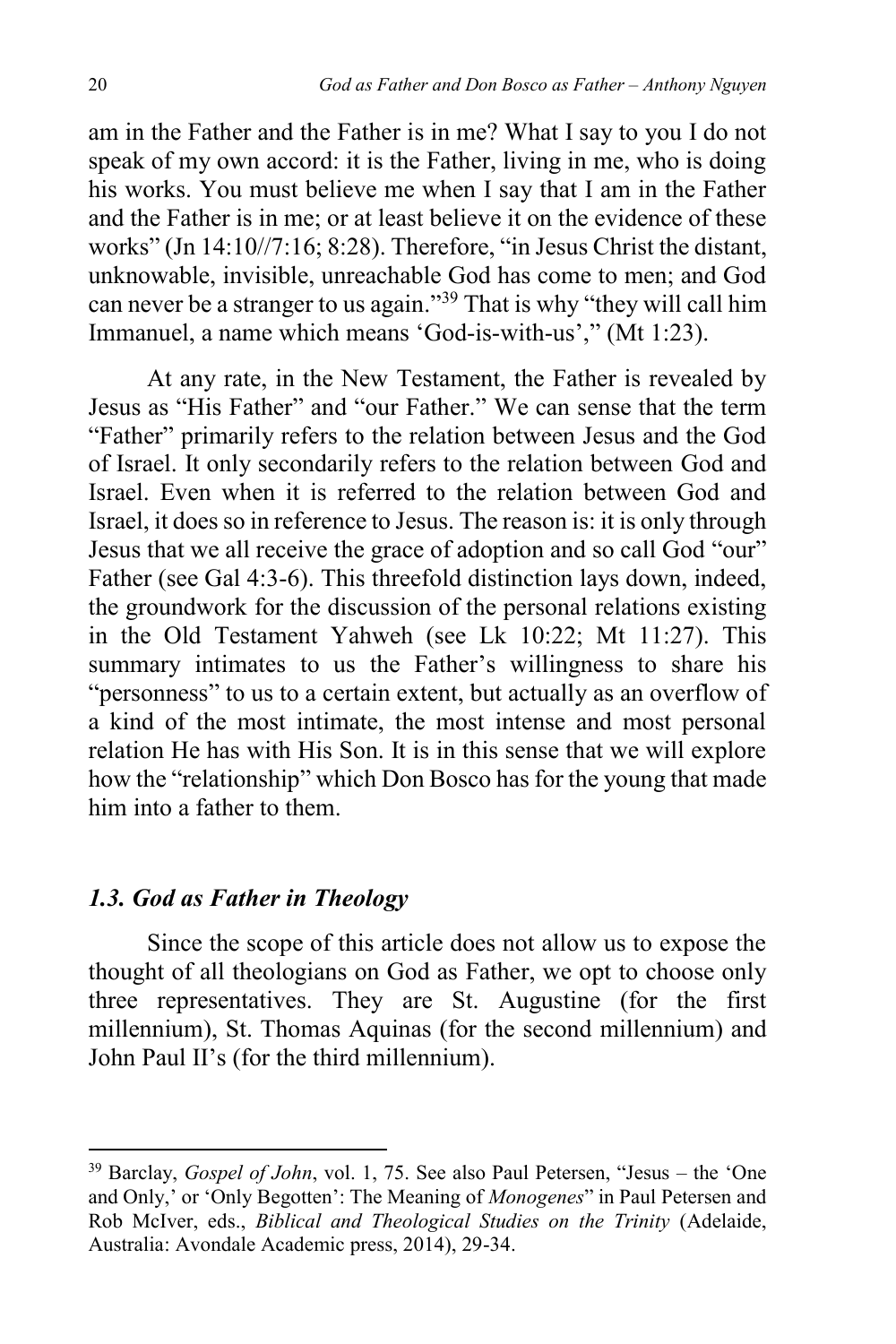## 1.3.1. St. Augustine

According to St. Augustine, the same substance requires that all works of the Trinity *ad extra* are indivisible, as from one principle.<sup>40</sup> However, each of the Divine Persons possesses the divine nature in a particular manner and, thus, in the operation of the Godhead *ad extra*, it is proper to attribute to each of the Three a role that is appropriate to the particular divine person, by virtue of the Trinitarian origin of that person.<sup>41</sup> Augustine essays:

Take another saying of the same Apostle (Paul): "For us there is one God, the Father from whom are all things, and we in him, and one Lord, Jesus Christ, through whom are all things, and we through him" (1 Cor 8:6). Who can doubt that by *all things* he means all that is created, like John in *All things were made through him* (Jn 1:3)? So I ask whom does he mean in another place with the words, *since from him and through him and in him are all things, to him be glory forever and ever* (Rom 11:36). If he means Father and Son and Holy Spirit, attributing a phrase apiece to each person – *from him*, from the Father; *through him*, through the Son; *in him*, in the Holy Spirit – then it is clear that Father and Son and Holy Spirit is what the one God is, sine he concludes in the singular, *to him be glory forever and ever*. 42

Augustine speaks of the Father primarily in relation (reference) to the Son and the Holy Spirit. He is the Father in the sense that from Him the Son was begotten and the Holy Spirit proceeded.<sup>43</sup> He is the Principle or Origin in reference to the Son. Augustine explains:

To return to the mutual relationships within the Trinity: if the producer is the origin with reference to what it produces, then *the Father is origin* with reference to the Son, because he produced or begot him. But whether the Father is origin with respect to the Holy

<sup>40</sup> See *De Trinitate*, I. ii. 8.

<sup>41</sup> See Angelo di Berardino, ed., *Patrology*, vol. 4, 428.

<sup>42</sup> *De Trinitate*, I. ii. 12.

<sup>43</sup> See Ibid., V. i. 6.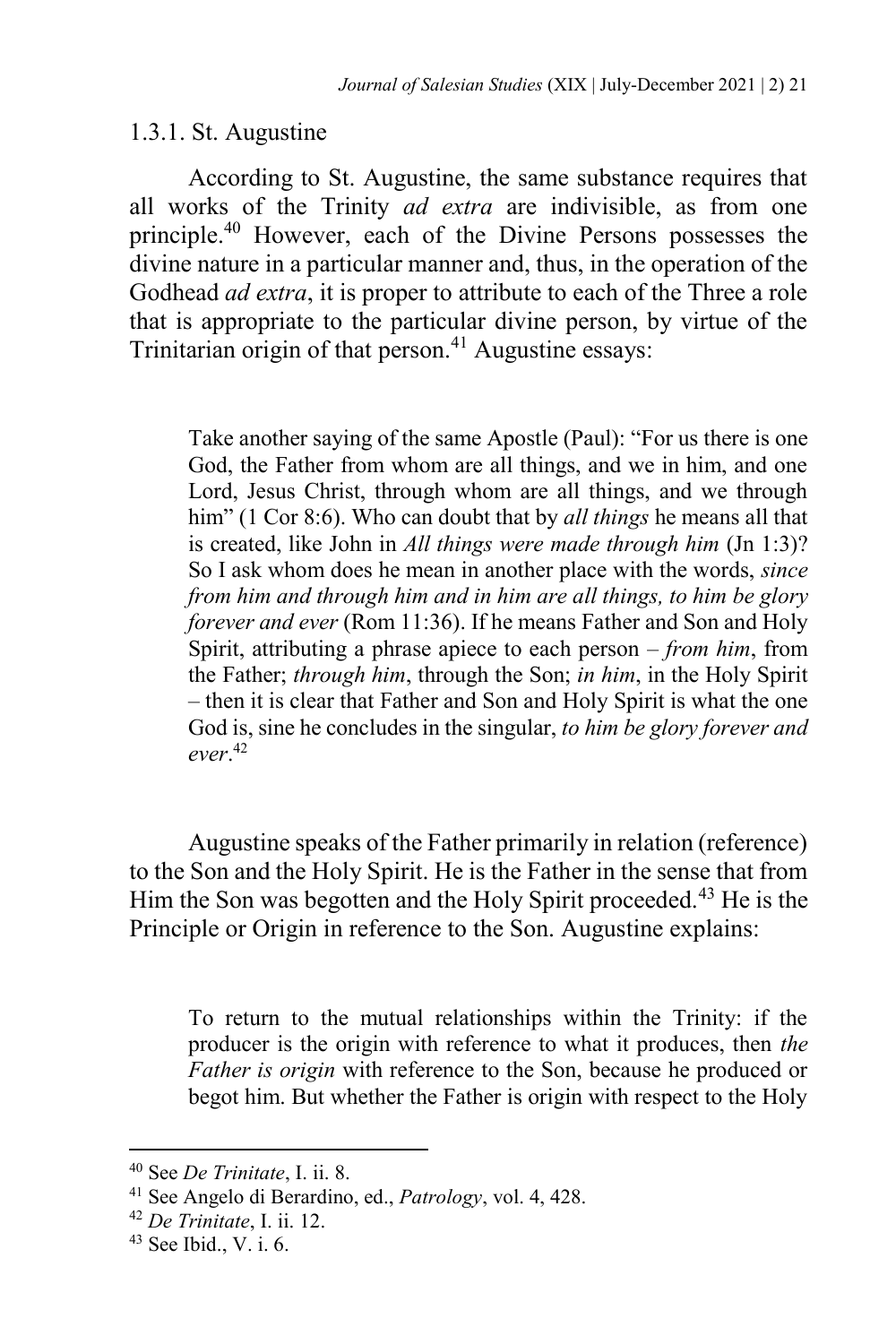Spirit because it is said that *He proceeds from the Father* (Jn 15:26), that is quite a question. If it is so, then he will be origin not only for what he begets or makes, but also for what he gives. $44$ 

In the economy of salvation, it is the Father who sends the Son and the Holy Spirit. Since He is the Principle, the Father cannot be sent.<sup>45</sup> Rather He is the One who sent the Son in the "fullness of time" to reveal and bring to completion his loving plan. It is also He and the Son sent the Holy Spirit at Pentecost to perpetuate his merciful love till the end of time.

#### 1.3.2. St. Thomas Aquinas

The Father is a distinct person because He is the "principle" of the Son and the Holy Spirit. The word "principle" here is understood as "that from which something proceeds." In this sense the Father is "principle" from whom another person originates. Thomas avoids using the term "cause" even though the Greek Trinitarian theologians use this term interchangeable with "principle" to refer to divinity.<sup>46</sup>

The word "principle" is proper to the "First Divine Person," since it signifies that by which the Father is distinct from the Son and the Holy Spirit. As Thomas has pointed out, what distinguishes the Father from the Son and the Holy Spirit is "fatherhood." For this reason, "the name Father, signifying his fatherhood, is the name proper to the person of the Father."<sup>47</sup> However, "the fatherhood

 $\ddot{\phantom{a}}$ 

<sup>44</sup> "Coming now to the Father, he is called Father relationship-wise, and he is also called origin relationship-wise, and perhaps other things too. But he is called Father with reference to the Son, origin with reference to all things that are from him," (Ibid., V. iii. 14).

<sup>45</sup> See II. iv. 22.

<sup>46</sup> According to Thomas, "cause" seems to connote a diversity of substances and the dependence of the one on another. If this is applied to the Trinity, the Trinity may lead to "tritheism" or "subordinationism." However, we can avoid this when we use "principle" since it does not refer to inferiority or priority, but rather only to origin, (see ST, q. 33, a. 1).

<sup>&</sup>lt;sup>47</sup> "A name proper to any person signifies that by which the person is distinct from all others. The reason: just as body and soul make up the meaning of man, so also, as noted in the Metaphysics, this particular soul and body make up the meaning of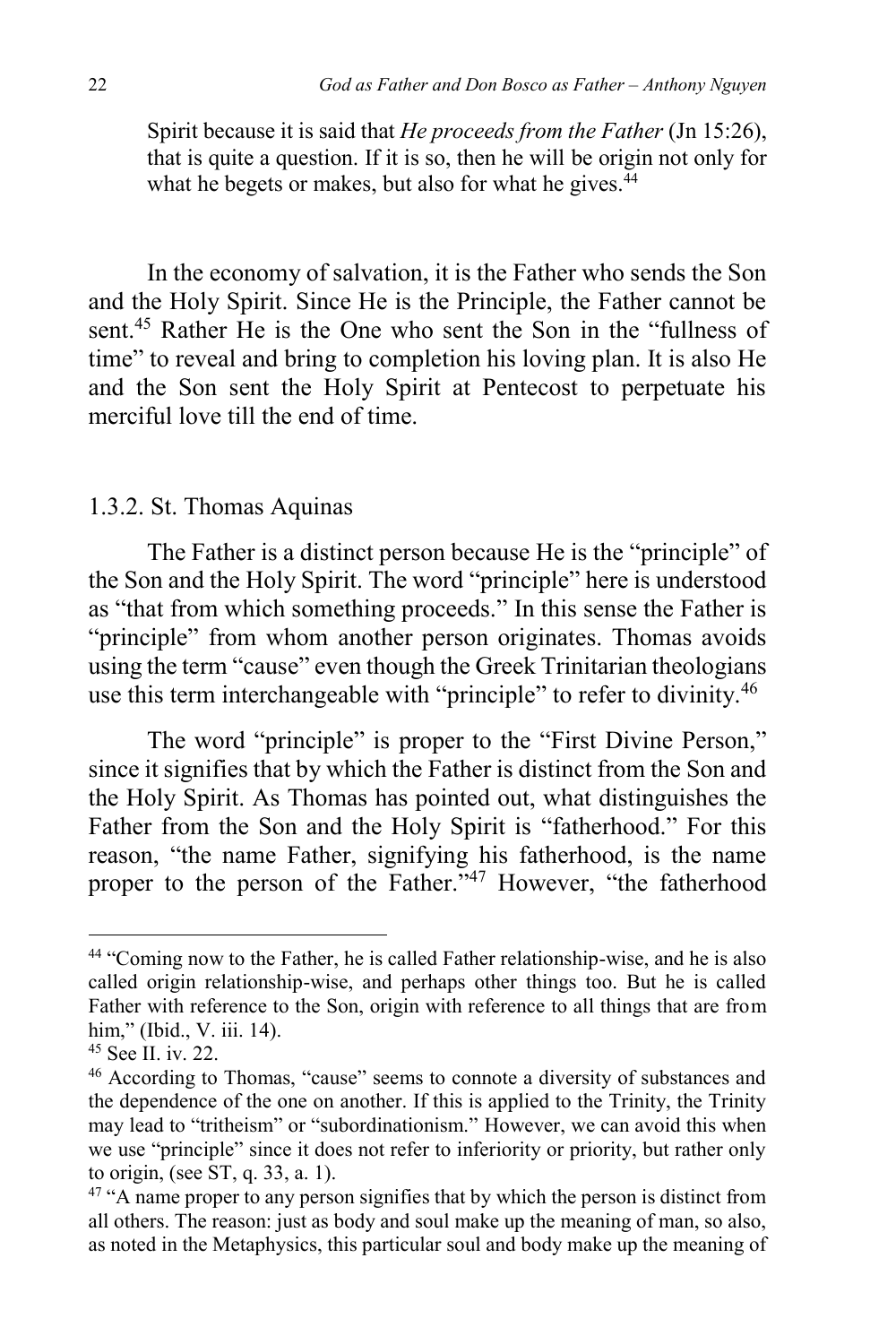applies to God first as connoting the relation of the one person to another, before it applies as connoting the relation of God to creatures."<sup>48</sup> Concretely, "Father" is primarily the Father in relation to the Son before He is the "Father" in relation to man and other creatures.

Since the Father is the "principle," He must be "unbegotten." Thomas contends:

Even among creatures we observe primary and secondary principles, so among the divine persons, while there is no first and second, there is a principle not from a principle, the Father, and a principle from a principle, the Son. Now in the created order a principle comes to be known as primary in two ways: in the one from its being first by reason of its relationship to what follows; in the other, from its being first as not following from another. So too, then, the Father is identified as principle in reference to the persons proceeding from him by fatherhood and common spiration; but as he is principle not from a principle, by his not being from another. That is what constitutes the property of not being born, to which the term "unbegotten" refers.<sup>49</sup>

In sum, we can see clearly that Thomas still follows the traditional understanding of the term "Father" in the sense that He is the One from whom the Son is begotten and the Holy Spirit proceeds; it is He to whom everything owes their being. However, Thomas explains it in a more systematic and appealing manner to human reason.

this individual man; through them he differs from all others. Now that which distinguishes the person of the Father from all others is fatherhood. Thus the name 'Father,' signifying his fatherhood, is the name proper to the person of the Father [*Unde proprium nomen personae patris est hoc nomen pater, quod significat paternitatem*]," (Ibid., a. 2).

<sup>48</sup> Ibid., a. 3.

<sup>49</sup> Ibid., a. 4.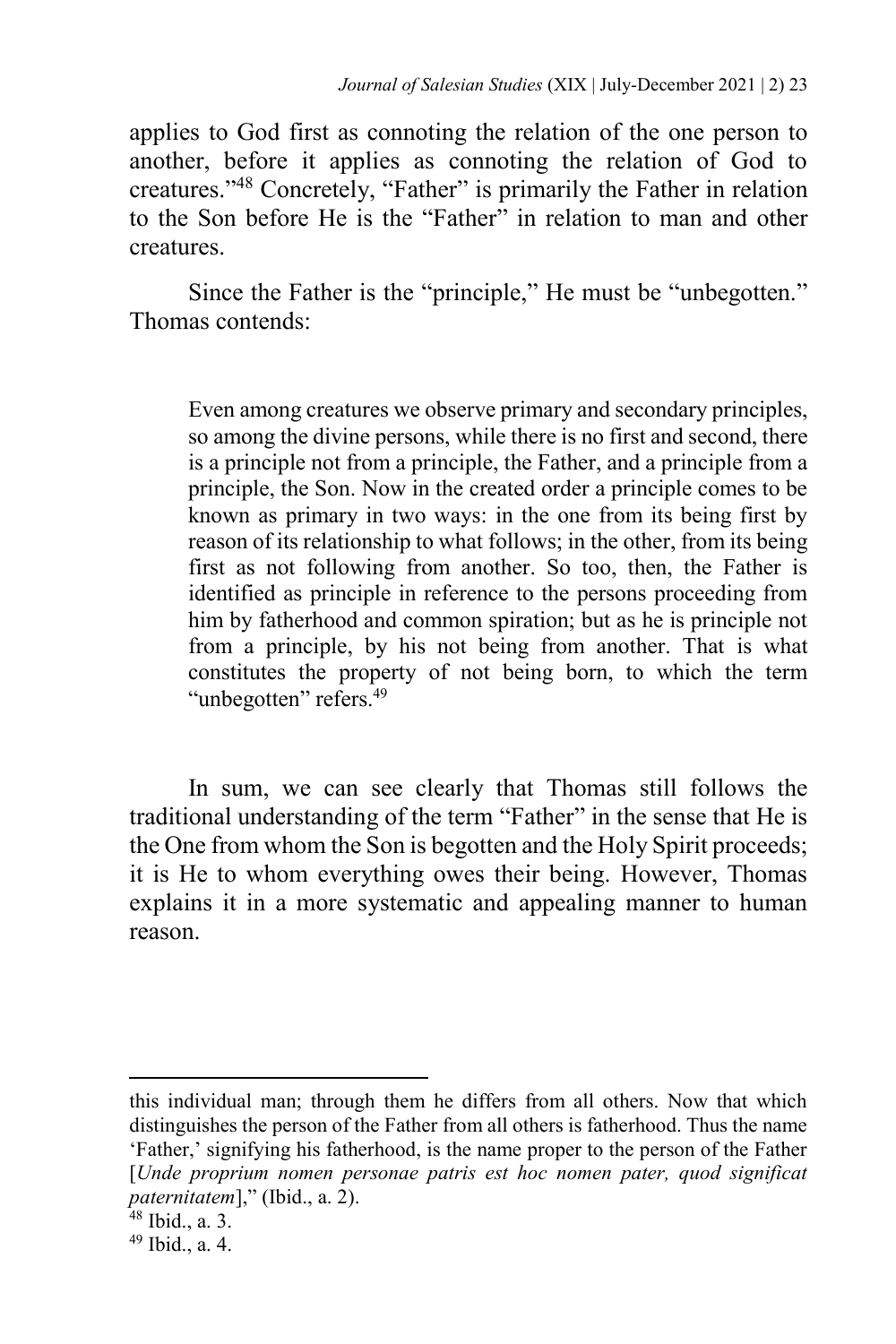# 1.3.3. John Paul II

John Paul II has written an encyclical on God the Father called *Dives in Misericordia* (1980). This encyclical comprises eight major sections. It contains one hundred and three paragraphs. It generally exposes the theme of God as the Father who is rich in mercy. John Paul II begins his encyclical on the Father with the affirmation that "It is 'God who is rich in mercy' (Eph 2:4) whom Jesus Christ has revealed to us as Father."<sup>50</sup> In this affirmation, John Paul II would like to point out to us that mercy is God's very essence. In this sense, mercy is another concrete face of love. Concretely, then, when love faces the reality of man's sin, it acquires a new but profounder name, that is mercy. This merciful God is the One whom Jesus Christ has revealed to man as Father.<sup>51</sup>

As he has pointed out in *Redemptor Hominis*, John Paul II affirms once again that in and through Jesus, we discover an inseparable link between the knowledge of God, the Father, and the knowledge of man. He writes: "Man cannot be manifested in the full dignity of his nature without reference – not only on the level of concepts but also in an integrally existential way – to God. Man and man's lofty calling are revealed in Christ through the revelation of the mystery of the Father and his love."<sup>52</sup> Indeed, Jesus is the full embodied revelation of the Father, "He who sees me sees the Father" (Jn 14:9). In this sense, the face of Jesus radiates the face of his Father who is merciful. On the other hand, man is called to open his heart to Christ, if he wants to enter into a deep relationship with God, the Father of mercies.

According to John Paul II, God is the Father in the sense that He is the "Source of Love and Mercy." This theme is a combination of the two passages taken from First Letter of St. John, "God is love" (1 Jn 4:8) and Letter of St. Paul to the Ephesians, "God, who is rich in mercy" (Eph 2:4). However, for John Paul II, it is through Jesus that "God is love and rich in mercy" is brought to light. He writes:

 $\ddot{\phantom{a}}$ 

<sup>50</sup> *Dives in Misericordia* (DiM), 1.

<sup>51</sup> For an in-depth exposition of the Fatherhood of God, see Antonio López, "God the Father: A Beginning without Beginning," *Communio* 36, no. 2 (2009): 219- 258.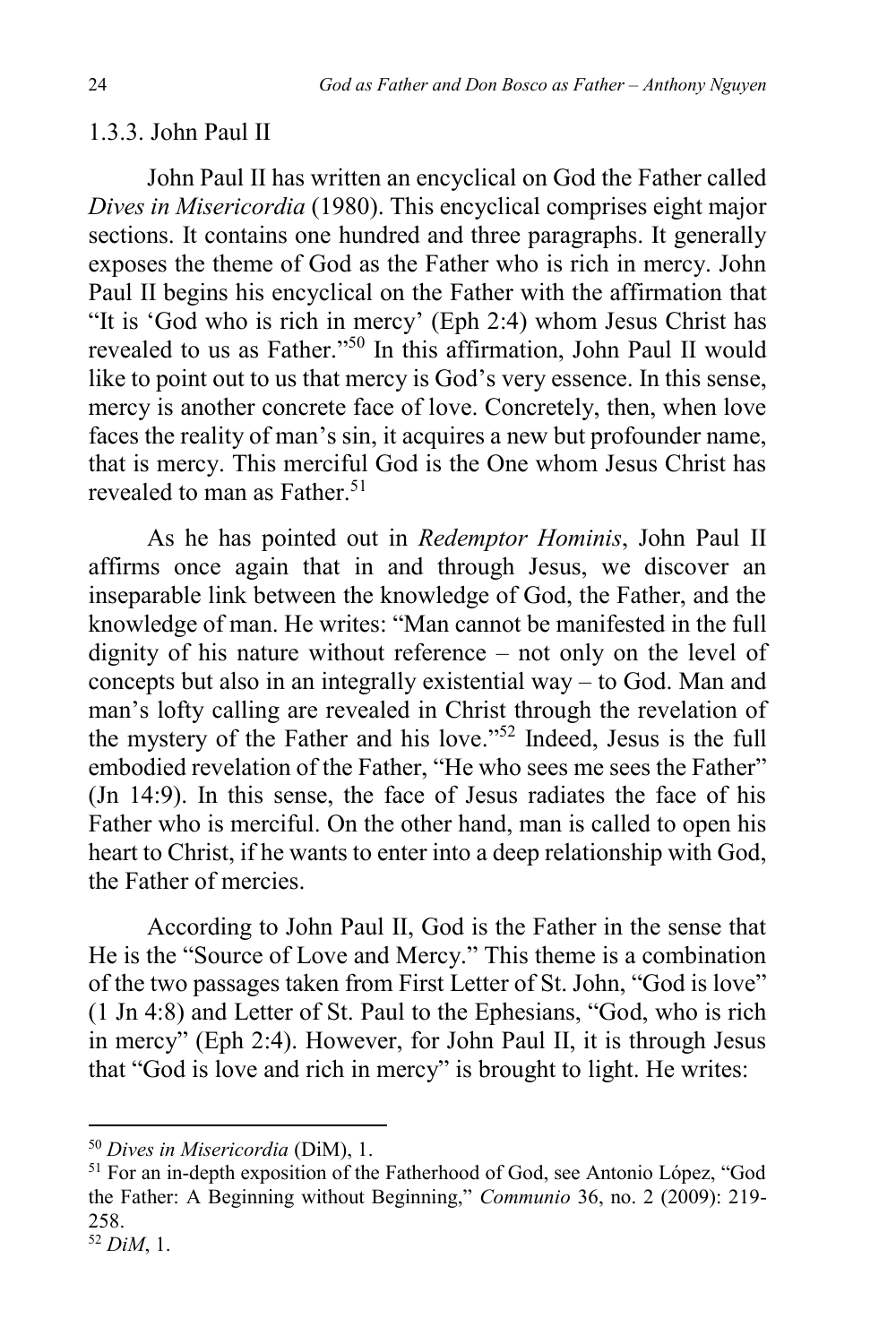Christ, then, reveals God who is Father, who is 'love,' as Saint John will express it in his First Letter (1 Jn 4:16); Christ reveals God as 'rich in mercy,' as we read in Saint Paul. This truth is not just a subject of a teaching; it is a reality made present to us by Christ. *Making the Father present as love and mercy is, in Christ's own consciousness*, the fundamental touchstone of his mission as the Messiah; this is confirmed by the words that uttered first in the synagogue at Nazareth and later in the presence of his disciples and of John the Baptist's messengers.<sup>53</sup>

"God is love" (1 Jn 4:8), St. John affirms. The love of God turns into mercy when it addresses and embraces man in his suffering and pain, especially the suffering and pain that are the results of sin. Regarding this, John Paul II essays:

Especially through his (Jesus') lifestyle and through his action, Jesus revealed that love is present in the world in which we live – an effective love – a love that addresses itself to man and embraces everything that makes up his humanity. This loves makes itself particularly noticed in contact with suffering, injustice and poverty – in contact with the whole historical "human condition" – which in various ways manifests man's limitation and frailty, both physical and moral. *It is precisely the mode and sphere in which love manifests itself that in biblical language is called "mercy*."<sup>54</sup>

When it comes to "mercy," John Paul II points out, "some theologians affirm that mercy is the greatest of the attributes and perfections of God, and the Bible, Tradition and the whole faith life of the people of God provide particular proofs of this."<sup>55</sup> Mercy sometimes becomes an "adjective" (an attribute of) for love. And this is what John Paul II uses in his encyclical to describe God's essence. Yet, God's love is not any kind of love, but rather it is the kind of

<sup>53</sup> Ibid., 3. Emphasis mine.

<sup>54</sup> Ibid. Emphasis mine.

<sup>55</sup> Ibid., 13.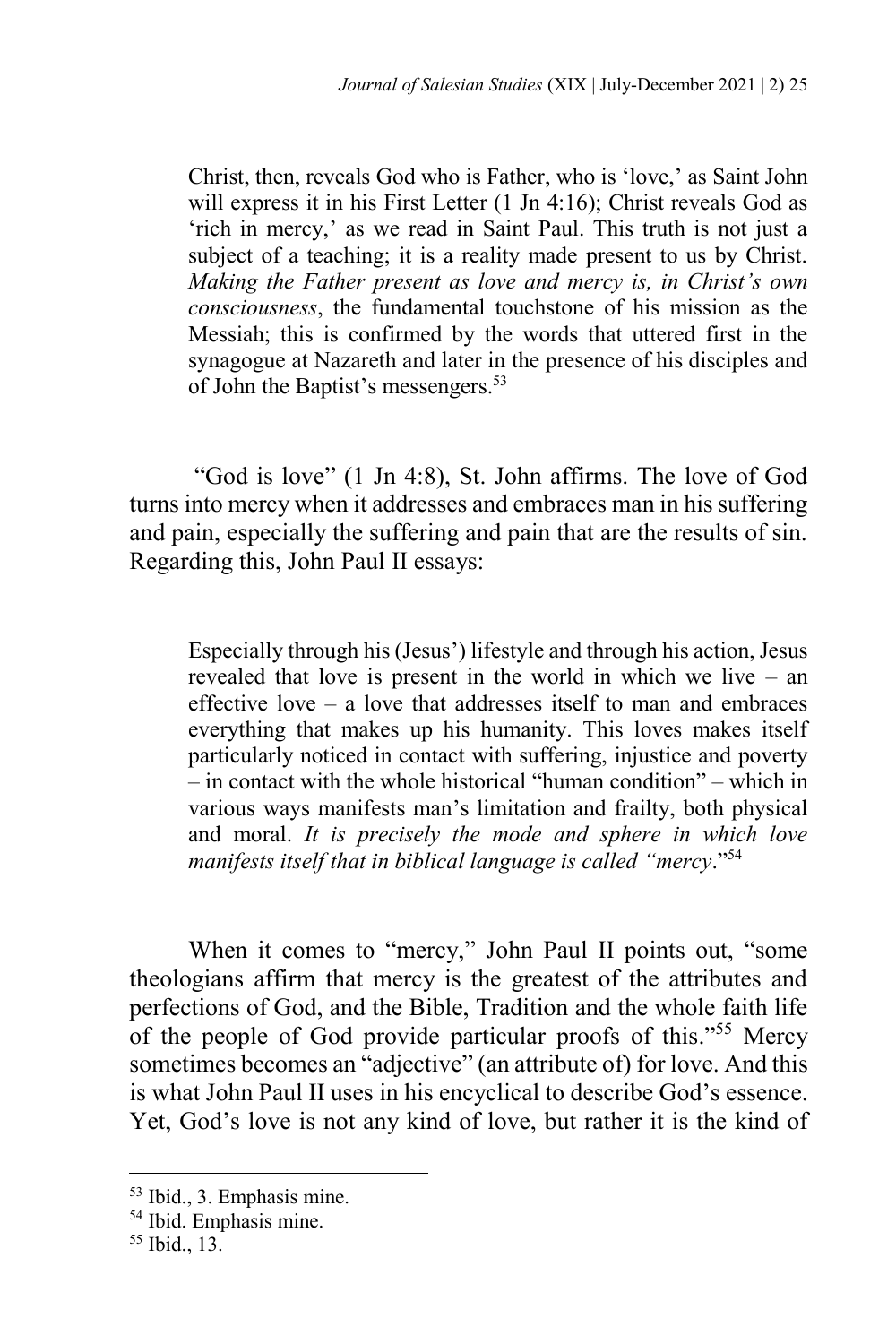love that expresses itself concretely in mercy. Furthermore, for Him the merciful love of God by its essence, is a creative love.<sup>56</sup> Merciful love is creative because it does not focus on itself, but rather it looks for the good of others. In this sense, redemption and creation is one. They are inseparable.<sup>57</sup> They do not come one after the other, but interpenetrate one another.

Moreover, in the economy of salvation, love is seen as the "only reason" for God to create,<sup>58</sup> and mercy is seen as the "only way" for man to achieve redemption.<sup>59</sup> Hence, as creation and redemption are inseparable, so are love and mercy. Why is mercy important in the economy of salvation? John Paul II has pointed out in the Encyclical that mercy, ever since the Old Testament times had been regarded as an attribute of God. It has a long and rich history. In fact, the Old Testament uses different terms and concepts to speak of the mercy of God.<sup>60</sup>

God as "Father of mercies" is experienced in a special manner when man is inflicted with suffering and pain, especially the suffering caused by sin. No other parable can poignantly capture the mercy who is the Father than the Parable of the Prodigal Son. In fact, it is in the context of prodigality that we are called to reflect on God,

<sup>56</sup> See Ibid., 14.

<sup>57</sup> See Denis Edwards, *How God Acts: Creation, Redemption and Special Divine Ac*tion (Hindmarsh: ATF, 2010).

<sup>58</sup> See *CCC*, no. 295; see also Edwards, *How God Acts*, 57-75.

<sup>&</sup>lt;sup>59</sup> See Theological-Historical Commission for the Great Jubilee of the Year 2000, *God the Father of Mercy* (Pasay City: Paulines Publishing House, 1998), 43-57.

<sup>60</sup> See Ibid., footnote 52. For example, "hãnan" means the manifestation of grace, which involves a constant predisposition to be generous, benevolent and merciful; the verb "hãmal" literally means "to spare" but also "to show mercy and compassion," and consequently forgiveness and remission of guilt; "hùs" expresses pity and compassion, but especially in the affective sense.

To understand the term "mercy," we have to put it in the context of "covenant" – covenant between God and Israel. Throughout the history of Israel, this covenant was often broken. Whenever Israel became aware of its infidelity, it called on God for mercy. This is made clear during the time of the prophets, who linked mercy with people's sins. For the prophets, God, who loves his people whom he has chosen for his own sake, pardons their sins and infidelities and betrayal. Whenever people repent, He pardons them: "In the preaching of the prophets mercy signifies a special power of love, which prevails over sin and infidelity of the chosen people," (*DiM*, 4).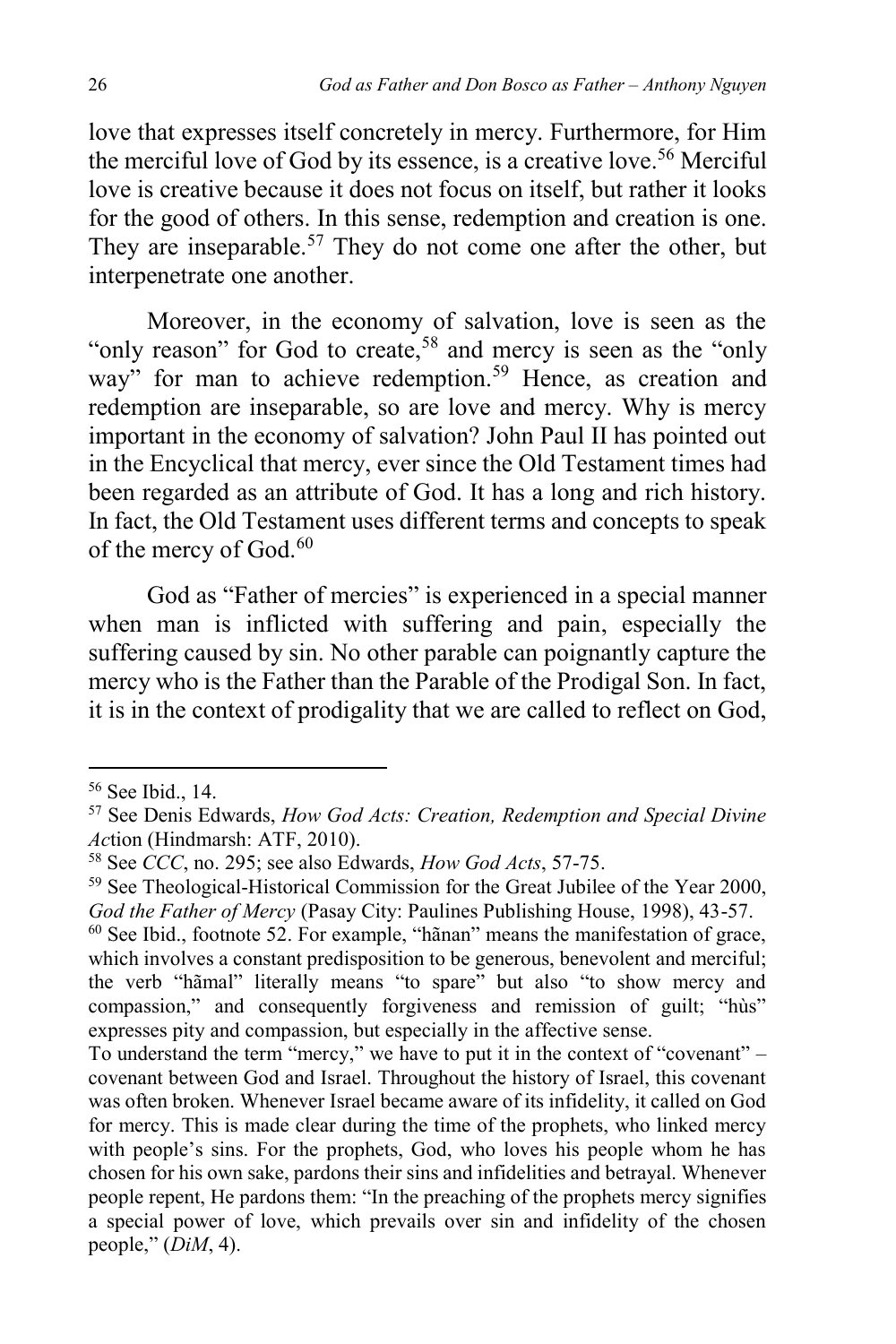the Father of mercies not in an abstract term, but in a concrete situation wherein each man who as one united with Christ, will be shown mercy. According to John Paul II, "the parable indirectly touches upon every breach of the covenant of love, every loss of grace, every sin."<sup>61</sup>

The situation of the prodigal son personifies the current state of modern man. The prodigal son has received from his father the inheritance ( "the image and likeness "), which belongs to him. This inheritance comprises a quantity of material goods, and most importantly, the dignity as a son in his father's house.<sup>62</sup> After squandering his inheritance, he comes to realize that he does not simply lose what he has (possession), but also what he is (a son). It is here that we see the inseparability between what man has and what man is. What man has is also as important as what he is. Without what he has, he will be deprived of what he needs to be – what he is.

In his commentary on the Parable of the Prodigal Son, John Paul II touches home-base by stating that mercy is the expression of the relationship between justice and love."Love is transformed into mercy when it is necessary to go beyond the precise norm of justice – precise and often narrow." $63$  Love concerns not what the person has, but the person himself. In other words, love concerns the dignity of the person one loves. This is what the father in the parable did.<sup>64</sup> John Paul II explains:

<sup>61</sup> *DiM*, 5.

<sup>62</sup> See Ibid.

<sup>63</sup> *DiM*, 5.

 $64$  From his commentary, we can surmise that for William Barclay this parable has threefold truth: (1) the parable should never have been called the parable of the Prodigal Son, for the son is not the hero. It should be called the parable of the Loving Father, for it tells us rather about a father's love than a son's sin; (2) the parable tells us much about the forgiveness of God. The father must have been waiting and watching for the son to come home, for he saw him a long way off. When he came, he forgave him with no recriminations; and (3) it is easier to confess to God than it is to many a man; that God is more merciful in his judgments than many an orthodox man; that the love of God is far broader than the love of man; and that God an forgive when men refuse to forgive. In face of a love like that we cannot be other than lost in wonder, love and praise," (William Barclay, *The Gospel of Luke*, rev. ed. [Philadelphia: The Westminster Press, 1975], 205- 206).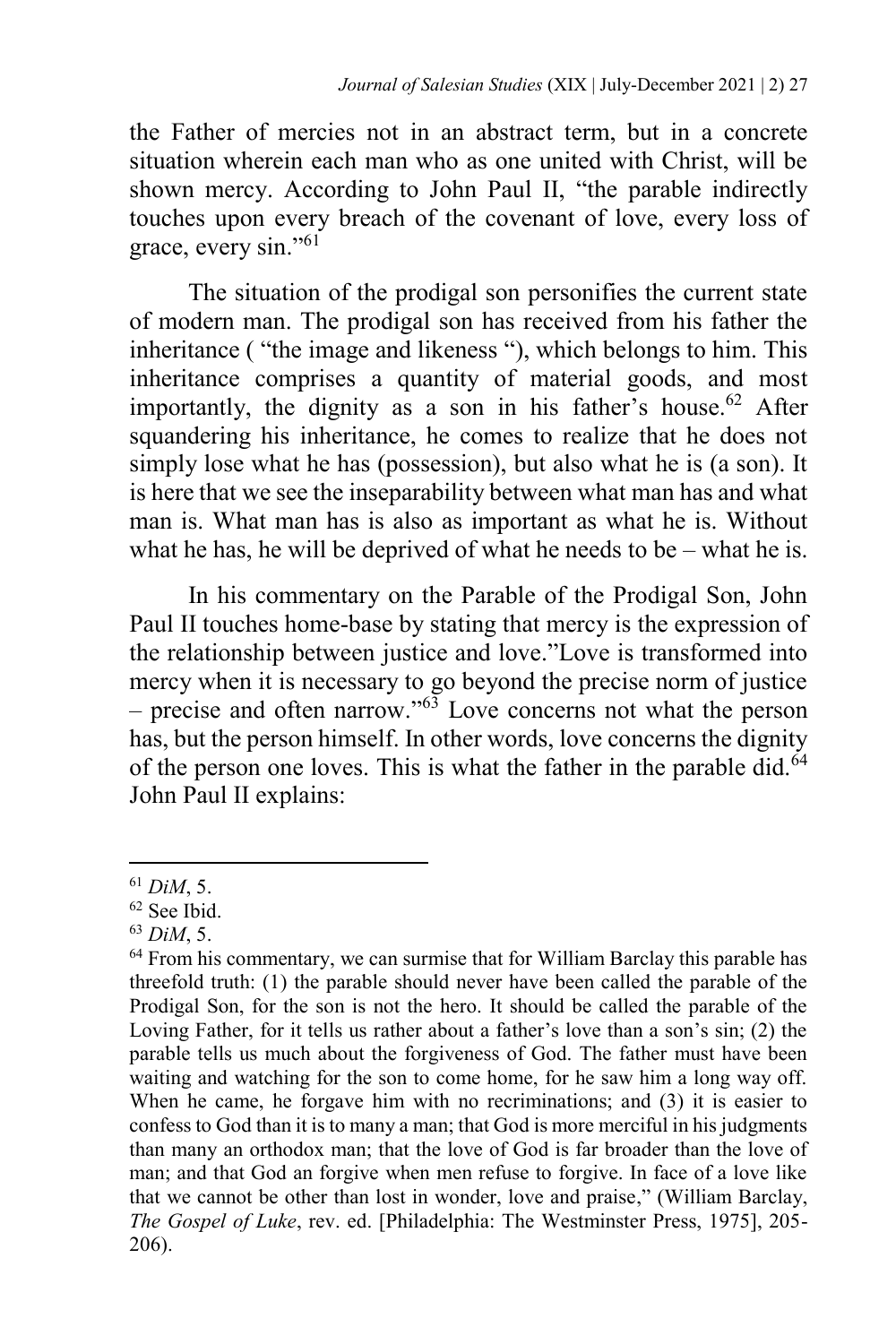The love for the son, the love that springs from the very essence of fatherhood, in a way obliges the father to be concerned about his son's dignity. This concern is the measure of his love, the love of which Saint Paul was to write: "Love is patient and kind… love does not insist on its own way; it is not irritable or resentful… but rejoices in the right…hopes all things, endures all things" and "love never ends" (1 Cor 13:1-8).<sup>65</sup>

In this love, the person does not feel humiliated but rather loved. With this love, God, the Father of mercies, comes to each man in every age to lift him up from the lowly situation since, "He has mercy on those who fear Him in every generation" (Lk 1:50). This is *agape*, existentially as "merciful" love.

In sum, with John Paul II, the understanding of the terms "God as the Father" who is the Origin of all things to whom all things owe their existence shifts to the understanding of God as the Father from whom mercy flows. He is not only the One to whom all things owe their existence, but also the One who is the source of renewal.

# **2. Don Bosco as Father**

It is undeniable that "the Salesian spirit is found incarnate in the Founder, St. John Bosco."<sup>66</sup> As Salesians and followers of Don Bosco, we are asked to go back to his example, his way of life. He is our model on how to be a "father" and "teacher" for the young of today. The Special General Chapter of the Salesian Congregation speaks of Don Bosco not as an abstract figure, but as a person who is "alive and at work in the midst of his boys, throughout the period

 $\ddot{\phantom{a}}$ 

According to Michael Fallon, it is the unconditional love of the father that moves the son to true repentance. The father's love shows the son that it is the father-son relationship that is paramount, not the lost property. Thus, mending the relationship is something that the son cannot do for his scheming; it depends on the father's grace, (see Michael Fallon, *The Gospel According to Saint Luke* [Bangalore, India: Asian Trading Corporation, 2002], 257).

<sup>65</sup> *DiM*, 6.

<sup>66</sup> *The Project of Life of the Salesians of Don Bosco*, 236.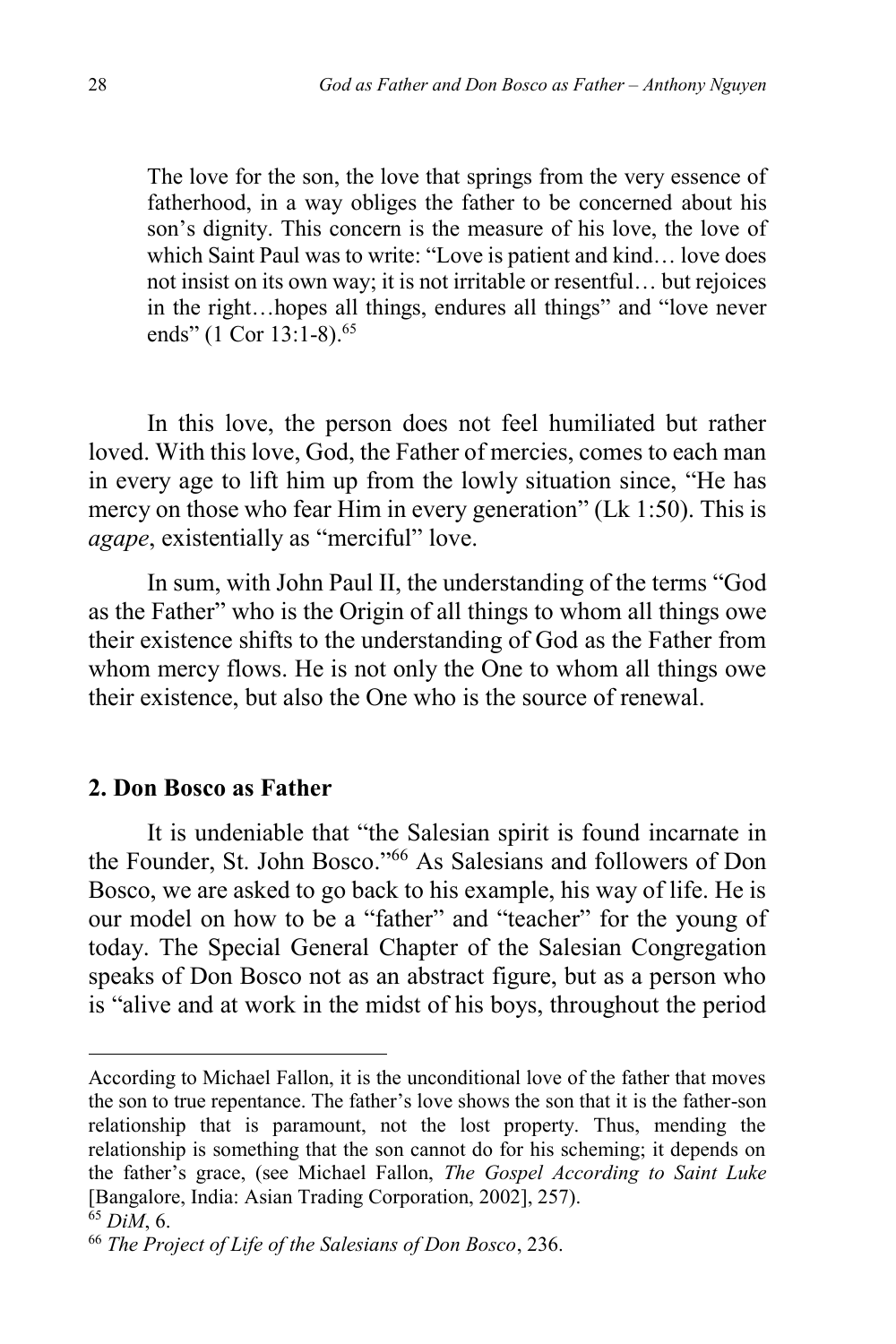of his apostolic life."<sup>67</sup> Indeed, Don Bosco is always alive and at work among the young people as a "father."

# *2.1. The Fatherhood of Don Bosco*

The Salesian Constitutions singles out two qualities of Don Bosco: "The Lord has given us Don Bosco *as father* and teacher."<sup>68</sup> This echoes what has stated in article 1 of the same Constitutions: "The Spirit formed within him *the heart of a father* and teacher, capable of total self-giving: 'I have promised God that I would give of myself to my last breath for my poor boys'."<sup>69</sup> Let us briefly look into Don Bosco as a father.

The image of "father," applied to Don Bosco, derives from the mysterious divine fatherhood as St. Paul exclaims: "This, then, is what I pray, kneeling before the Father, from whom every fatherhood, in heaven or on earth, takes its name" (Eph 3:15). The fatherhood of Don Bosco is nothing but an imitation and reflection of God's Fatherhood. It is Don Bosco who had tasted the goodness and providential care of God's fatherhood that in his turn he lived this experience among his poor youth. He is true to what St. Paul said: "Be imitators of me, as I am of Christ" (1 Cor 11:1). He is the perfect "imitator" of God's Fatherhood as Christ has been.

It is surprising to note that the fatherhood of Don Bosco does not limit to "spiritual" sense, but his fatherhood is something very "simple and *human*." Here we would like to stress on the term "human" since it will help us to understand how Don Bosco's fatherhood analogously understood in the "physical or biological" sense. In fact, Don Bosco's fatherhood is modelled "on the simple and human qualities of a father of a family; both evoke in the Salesian and in the community the idea of kindness, attention, availability and forgiveness."<sup>70</sup> The "human aspect" of Don Bosco's fatherhood is not suppressed by his spiritual fatherhood. We find this

 $\ddot{\phantom{a}}$ 

<sup>67</sup> Special General Chapter, *Don Bosco at the Oratory: Enduring Criterion for the Renewal of Salesian Action*, 192.

<sup>68</sup> Salesian Constitutions, art. 21. Emphasis mine.

<sup>69</sup> Salesian Constitutions, art. 1. Emphasis mine.

<sup>70</sup> *The Project of Life of the Salesians of Don Bosco*, 238.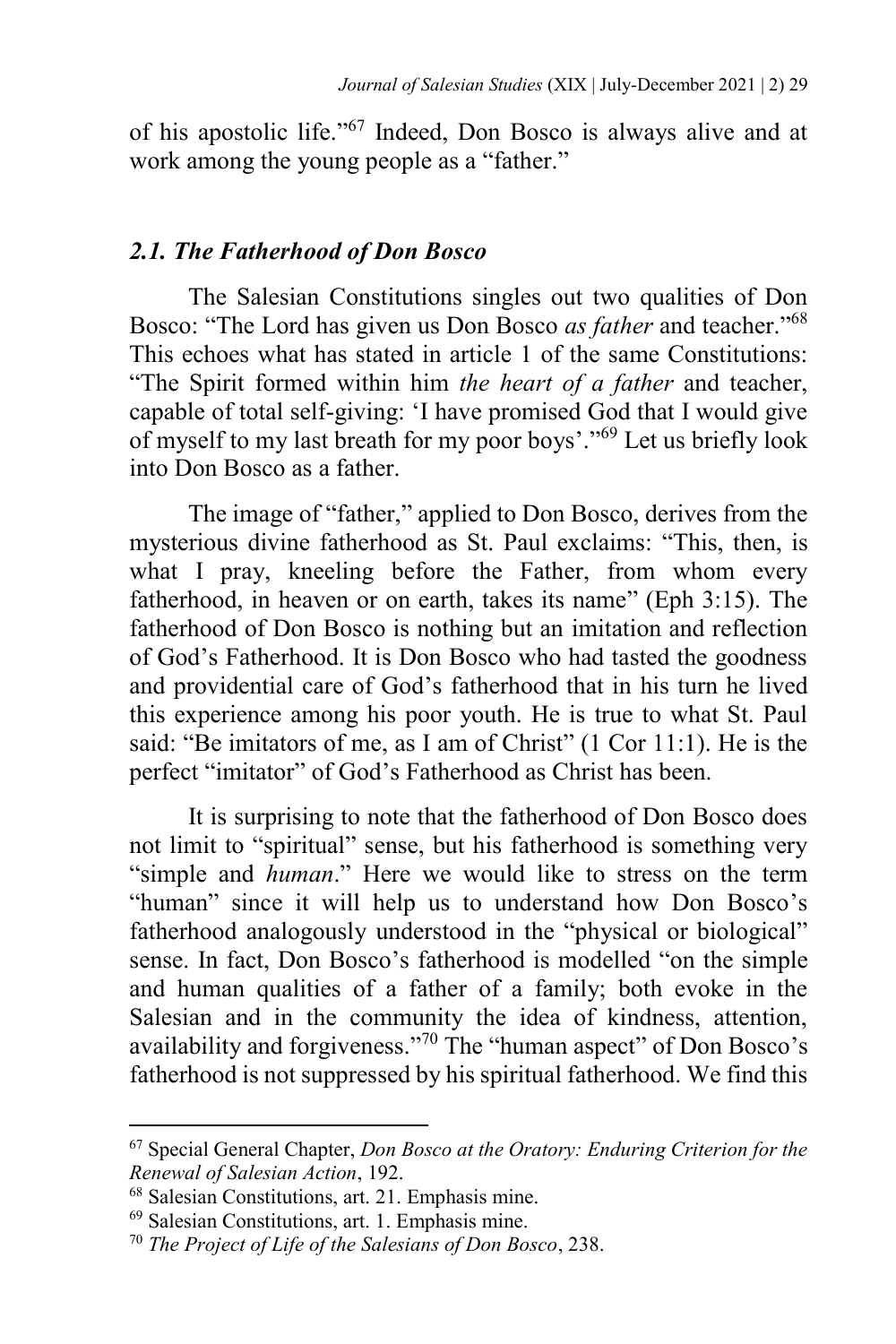in the comments on Salesian Constitutions: The qualities of Don Bosco's "human fatherhood" were not suppressed, but permeated by the divine. These qualities express themselves in this manner:

He [Don Bosco] was "deeply human, rich in the qualities of his people," "open to the realities of this earth "; able to inspire esteem, confidence and affection because he was able to love; he was a formative educator, "an idealist and realist who would try anything but at the same time show prudence" (Daniel-Rops); "a giant with massive arms with which he has managed to draw the whole universe to himself" (Card. Nina to Leo XIII); a "dreamer (how many "dreams" he had during his life…) but very much down to earth in what he achieved.<sup>71</sup>

Furthermore, the Salesian Constitutions speaks of all Don Bosco's rich gifts of nature and grace placed him at the service of a unique mission in "a closely-knit life project." In him the human and divine aspects were intimately united in the single mission for the salvation of youth.<sup>72</sup> Yet, Don Bosco is a man with a fixed idea always in mind, which becomes ever broader in detail but remains essentially that of the dream at the age of nine, and will do so until his dying breath: save the young, and especially the poorest of them. This service to youth prompted him to undertake courageous enterprises. He realizes them with "firmness, constancy and the sensitivity of a generous heart, in the midst of difficulties and fatigue." $^{73}$ 

The fatherhood of Don Bosco is manifested through his firmness and constancy:

Firmness to undertake initiatives that called for a lot of courage, sometimes flying in the face of traditional ideals and ways of doing things; firmness to accept the hard work and toil of his ministry, even to the extent of dying of bodily exhaustion. For a man driven on by

<sup>71</sup> Ibid., 240.

 $72$  Ibid.

<sup>73</sup> See Ibid*.*, 240-241.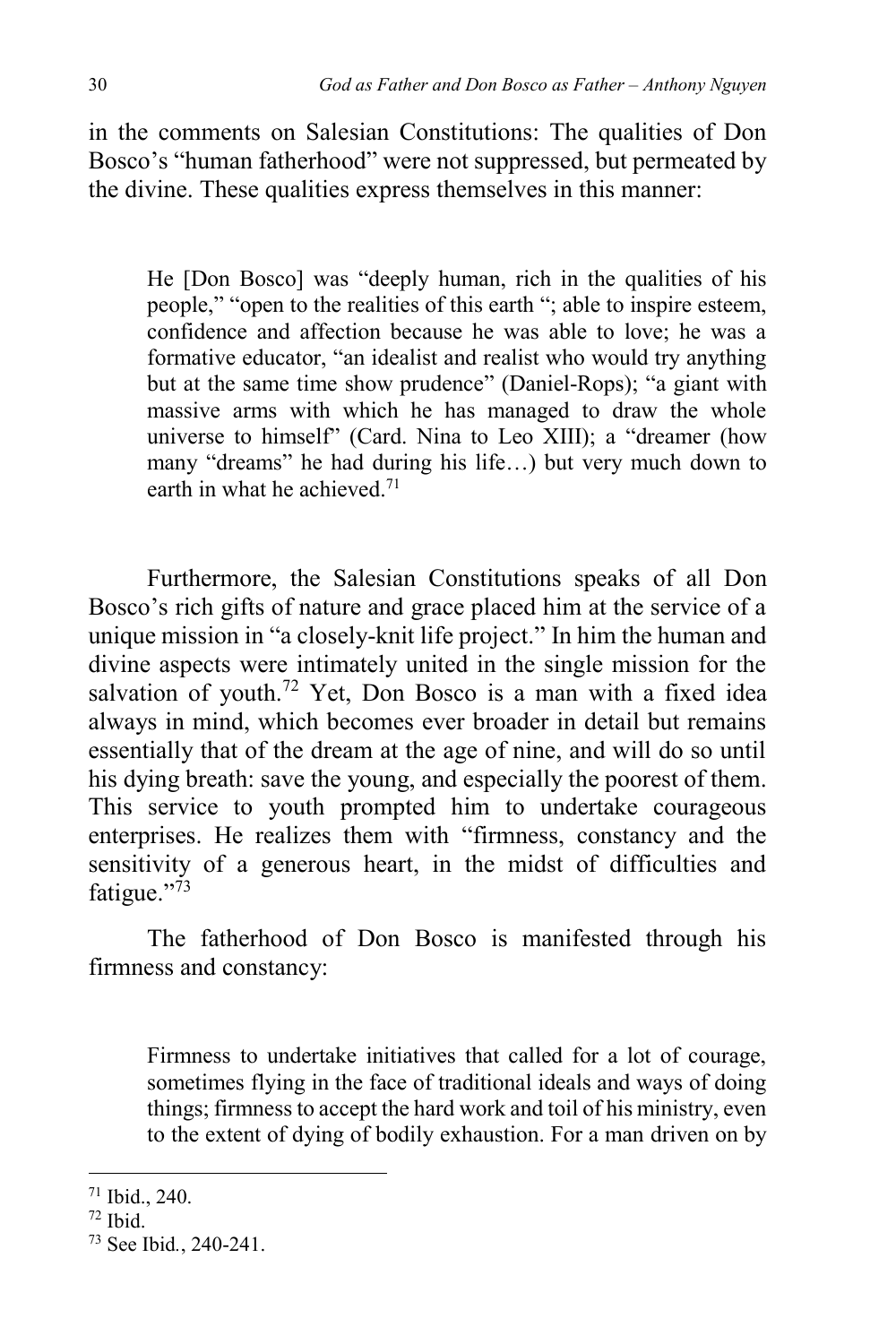such holy zeal, he nevertheless had a great and delicate tenderness; it sprang from a heart deeply touch by the wretchedness of the young and the injustices suffered by the lowly; the tenderness of the heart of a father which made him attentive to each one of his children, anxious for their good, sad when he had to be away from them; the tenderness finally of the heart of a child which gave him trust and joy before the infinitely good God, and before the Virgin Mary, the Mother of his family.<sup>74</sup>

With firmness and constancy as described, Don Bosco had loved all his boys and each of them wholeheartedly in the Lord. We find here in Don Bosco's love what we find in God's Fatherhood understood by the Old Testament. Let us single out three prominent features of fatherhood of Don Bosco as imitation of Fatherhood of God presented in the Old Testament.

First, in the Old Testament the concept of God as Father has two sense, collective and individualistic: God as the Father of Israel and God as the Father of individuals like David, Solomon, etc. We find these traits in the person of Don Bosco. He loved the young as collective personality and at the same time as individual. He often said: "That *you are young* is enough to make me love you very much."<sup>75</sup> In this saying, it is certain that Don Bosco loved the young as a collective personality. In this sense, there is no youngster excluded from Don Bosco's heart. On the other hand, Don Bosco's love for the young was not restricted to collective and abstract sense. Rather his love for the young became so personal, so intimate that he knew each of them by name and he loved each of them in a very unique and unrepeatable manner. This fatherly love of Don Bosco is beautifully expressed in his Letter from Rome in 1884:

Whether I am at home or away I am always thinking of you. I have only one wish, to see you happy both in this world and in the next. It was this idea, this wish of mine, that made me write this letter. Being away from you, not being able to see or hear you, upsets me more than you can imagine. For that reason I would have liked to

 $\ddot{\phantom{a}}$ 

<sup>74</sup> See Ibid., 241.

<sup>75</sup> Salesian Constitutions, art. 14. Emphasis mine.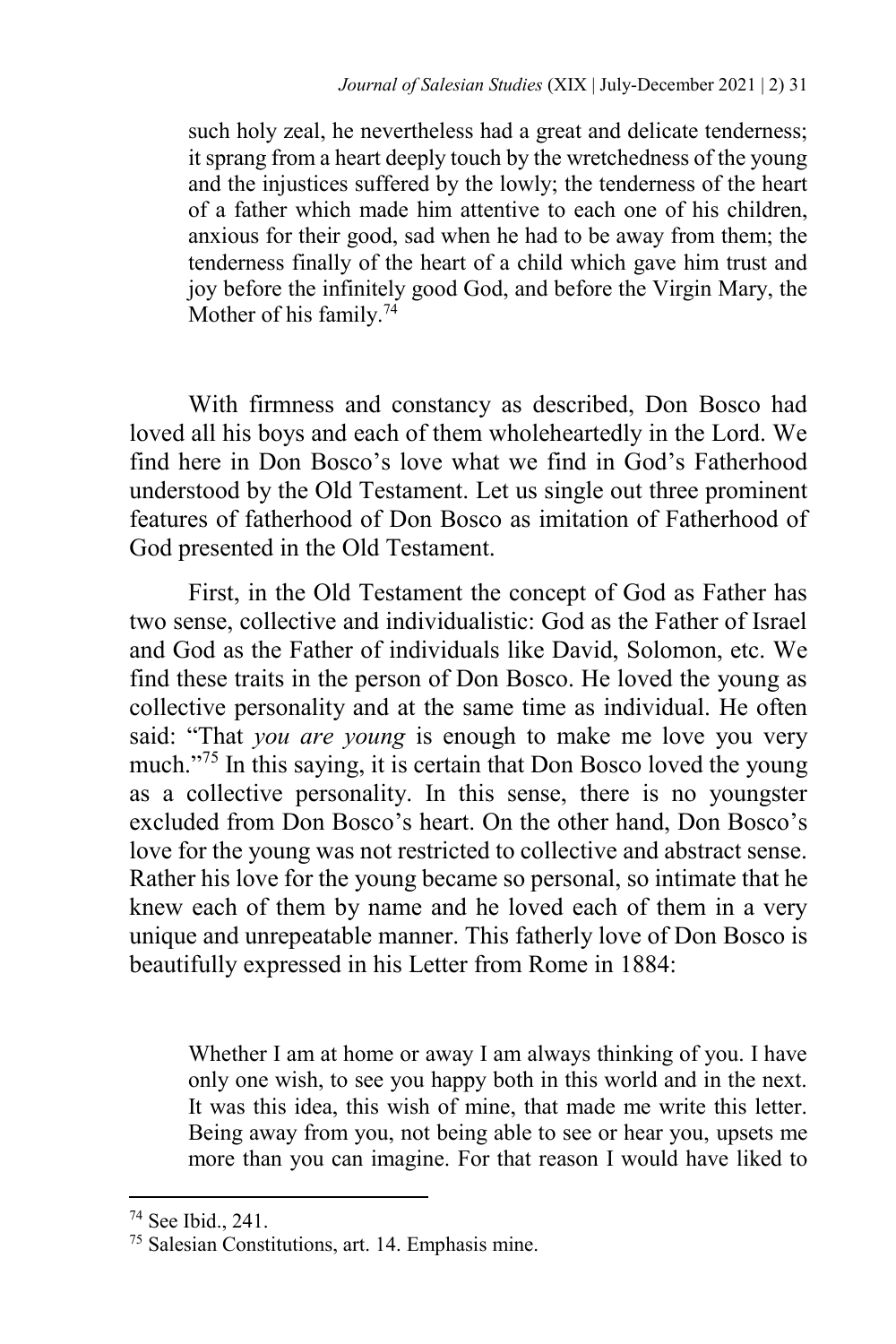write these few lines to you a week ago, but constant work prevented me. And so, although I shall be back very soon, I want to send you this letter in advance, since I cannot yet be with you in person. *These words come from someone who loves you very dearly in Christ Jesus, someone who has duty of speaking to you with the freedom of a father.* You'll let me do that won't you? And you will pay attention to what I am going to say you, and put it into practice.<sup>76</sup>

Second, in the Old Testament, the term "father" is used in relation to the concept of "election." It is God-Yahweh who has chosen Israel as his first-born son. This is the relationship of choice, of predilection. We find this choice or predilection perfectly reflected in Don Bosco when he was asked by Marchioness Barolo to choose between his poor boys and the position of chaplaincy in her institutes. Don Bosco had chosen his poor boys. It is worthwhile to narrate their conversation here:

Having made up her mind, she went to Don Bosco one day and said: "I am very pleased with the work you are doing for my institutes. I am particularly grateful to you for introducing hymns, plain chant, and organ music during church services, as well as for teaching arithmetic and the metric system in the school, along with so many other practical things."

"There is no need to thank me, Madame," Don Bosco replied. "A priest has a moral obligation to work. I was only doing my duty and God will reward me, I am sure, if I deserve it."…

"But I cannot stand by and see you kill yourself. Whether you realize it or not, trying to do so many different things at the same time is only ruining your health, and it may also hurt my own institutes. Then, there are rumors going about…with regard to your mental faculties. I am, therefore, obliged to advise you…."

"To do what Madame? "

 $\ddot{\phantom{a}}$ 

"To give up either your oratory or my hospital. Think it over, and give me your decision at your convenience."

"I have already thought it over, and I can give you my answer now: you have money and means, and you will have no trouble in finding all the priests you want to direct your institutes. But *poor boys have* 

<sup>76</sup> MB XVIII, 107-114; see also Appendix of Salesian Constitutions 1984, 254. Emphasis mine.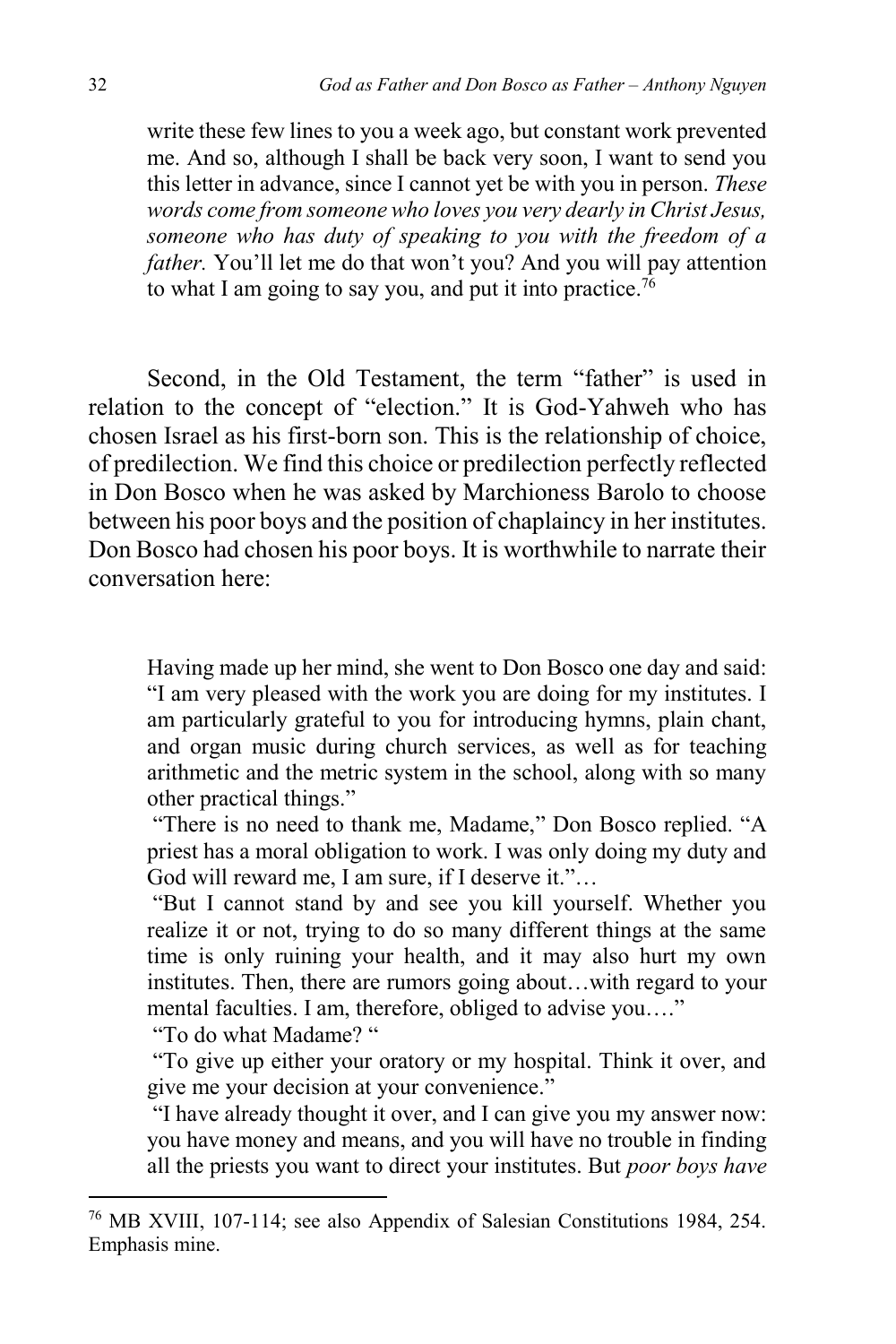*nothing, and that is why I cannot and must not forsake them*. If I were to give them up now, the work of several years would be lost. So from now on I shall gladly do all I can for the *Rifugio*, but not as a full chaplain. I am giving up this post to devote myself more fully to the care of these boys." $\frac{77}{77}$ 

Third, as O'Collins has stated, "naming God "Father" expresses His deep involvement in the story of Israel, its kingly leaders, and its righteous ones. Expressed differently, the Fatherhood of God indicates his personal involvement in the life of Israel. This is what Don Bosco had picked up. He completely involved in the life of the young in general and each youngster in particular. He took delight in their interests and anxieties. Regarding this, P. Ruffinato comments:

Don Bosco's love for these boys manifested itself in practical and timely way. *He took an interest in the whole of their lives recognizing their more urgent needs and with an insight into those most hidden.* To say that his heart was totally dedicated to the boys meant that the whole of his being, intellect, heart and will, his physical strength, everything he was and had was directed towards their good, in fostering their all-around development, and with the desire for their eternal salvation. For Don Bosco, therefore, being a man of the heart meant being totally consecrated to the good of his boys and devoting to them all his strength to his last breath.<sup>78</sup>

By and large, we can affirm that all his life, Don Bosco displayed a father's heart. He said to his Salesians: "No matter in what remote part of the world, you may never forget that here in Italy you have a father who loves you in the Lord."<sup>79</sup> And we recall here also the heart-rending appeal in the Letter from Rome of 1884: "Do you know what this poor old man who has spent his whole life for his dear boys wants from you?...that you should go back to the days

<sup>77</sup> BM II, 357-359. Emphasis mine.

<sup>78</sup> P. Ruffinato, *Educhiamo con il Cuore di Don Bosco* in "Note di Pastorale Giovanile," (no. 6/2007): 9. Emphasis mine.

<sup>79</sup> BM XI, 362.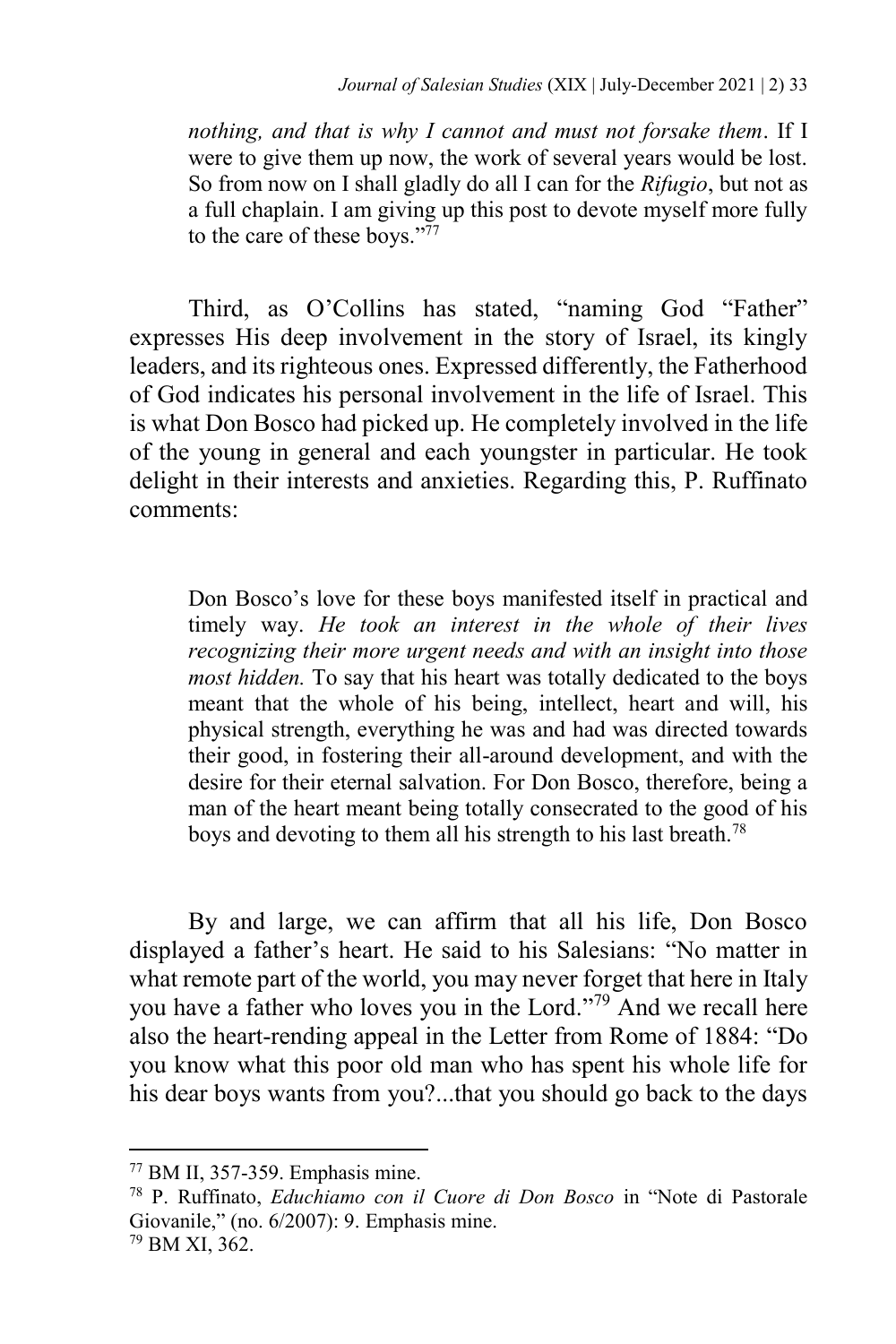of affection and Christian confidence between boys and superiors; the days when we accepted and put up with difficulties for the love of Jesus Christ; the days when hearts were open with a simple candour; days of love and real joy for everyone."<sup>80</sup> Don Bosco is indeed a father in imitation of the fatherhood of  $God!<sup>81</sup>$ 

# *2.2. Don Bosco's Mission: To Be Sign of God's Fatherly Love as Jesus Did*

This section is the presentation of how the term "father" revealed by Jesus in the New Testament has its bearing on Don Bosco's mission, to be a father to his poor boys. To be more specific, we would like to explore how Don Bosco had learned and imitated from Jesus the art of revealing the Fatherhood of God to people, especially the young.

To begin with we need to affirm that we are all God's children. This is not only a fact, but also a reality of faith. The Catechism of the Catholic Church teaches that in Baptism we become sons and daughters of God and so brothers and sisters to one another.<sup>82</sup> However, it is sad to say the image of God as Father is not much appreciated in today world wherein the image of a father in the family (biological sense) or in religious life (spiritual sense) has been distorted by human weakness and scandal. For this reason, we always need someone to remind and to reflect God's fatherly love for us in imitation of Jesus Christ. It is without any doubt that the fatherhood has been mostly and completely reflected in the saints, who are "perfect imitators" of the Son. And among them is Don Bosco.

To understand of the fatherhood of Don Bosco, we need to return to Jesus, who reflected perfectly the loving face of God the Father. We do this by examining the task/s which Jesus is sent to

<sup>80</sup> MB XVIII, 107-114; see also Appendix of Salesian Constitutions 1984, 263. <sup>81</sup> *Project of Life of Salesians of Don Bosco*, 238.

 $82$  "Holy Baptism is the basis of the whole Christian life, the gateway to life in the Spirit *(vitae spiritualis ianua)*, and the door which gives access to the other sacraments. Through Baptism we are freed from sin and reborn as sons of God; we become members of Christ, are incorporated into the Church and made sharers in her mission: "Baptism is the sacrament of regeneration through water in the word," (CCC, no. 1213).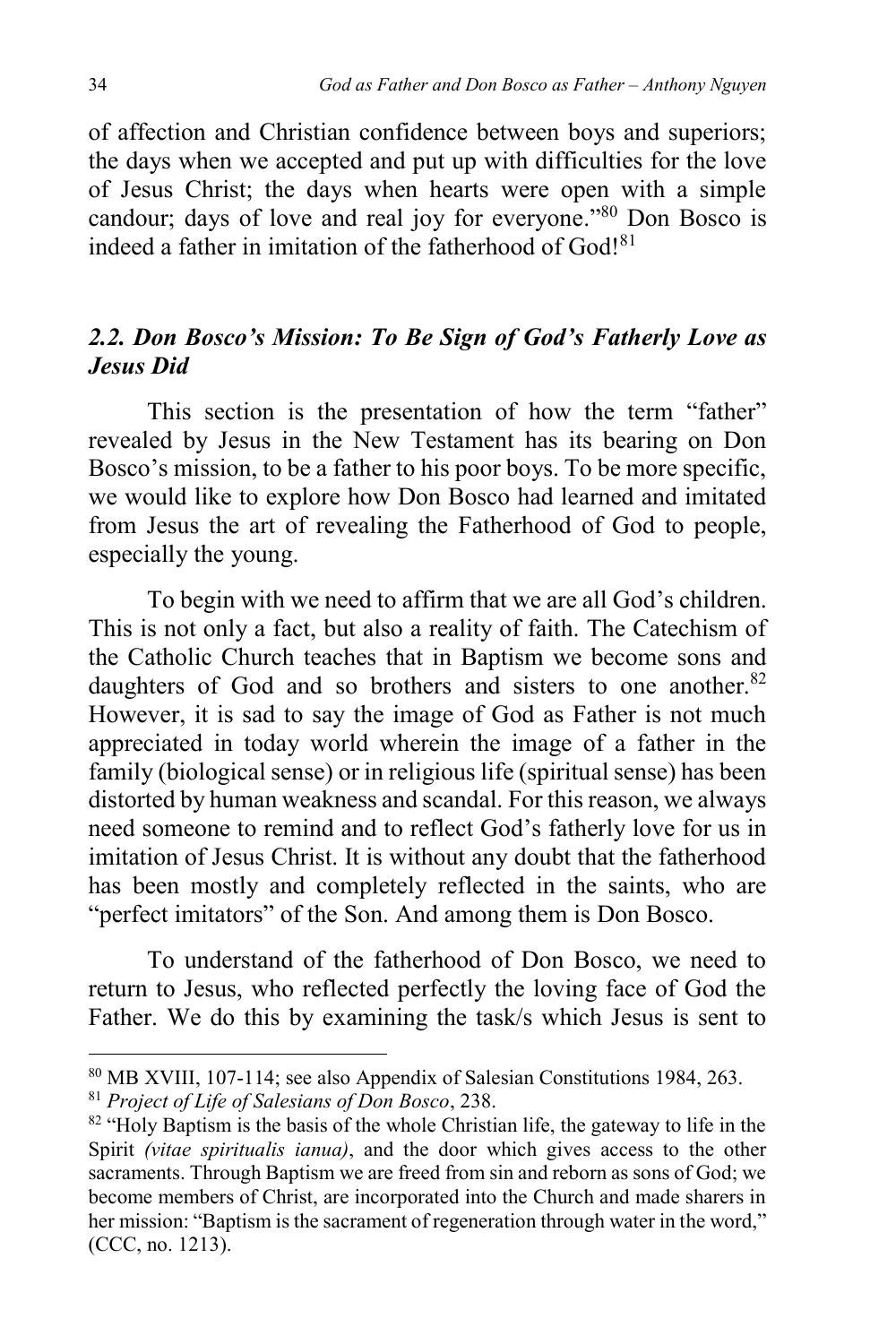perform. According to Francis J. Moloney, one of the tasks that Jesus claims to have brought to perfection, to have accomplished and thereby glorified God, is to make God known by telling the saving story of God (see 1:18; 20:30-31). However, what sort of God must Jesus made known?<sup>83</sup>

St. John the Evangelist tells us that the God who Jesus comes to makes known is *"A God who loves the world so much"* (3:16-17). He is a Father, who "causes His sun to rise on the bad as well as the good, and sends down rain to fall on the upright and the wicked alike" (Mt 5:45). The relationship between God, the Father and the Son is very personal, intimate, and dynamic. Regarding this, Moloney comments:

The relationships between God and the Word and between the Father and the Son, and the eventual relationship between Jesus and his own, are dynamic. In other words, the nature of the relationship between God and the Word in the Prologue (1:1-3), spills out into the dynamic nature of the relationship between the Father and the Son in the story. The oneness of God and the Logos in the prologue is further spelled out in the relationship between the Father and the Son in the story.<sup>84</sup>

Moloney points out that toward the end of the Gospel Jesus spells out the reason he has made God known. He asks the Father that believers be swept into the relationship with God that He has had from all time: "Father, I desire that those also, whom you have given me, may be with me where I am, to see my glory, which you have given me because you loved me before the foundation of the world. … I made your name known to them, and I will make it known, so that the love with which you have loved me may be in them, and I in them" (17:24, 26). The love that has existed from all time between God and the Word, between the Father and the Son, has burst into the human story. Jesus has made it known so that others might be

<sup>83</sup> See Francis J. Moloney*, Love in the Gospel of John: An Exegetical, Theological, and Literary Study* (Grand Rapids, Michigan: Baker Academic, 2013), 54-69. <sup>84</sup> Ibid., 56.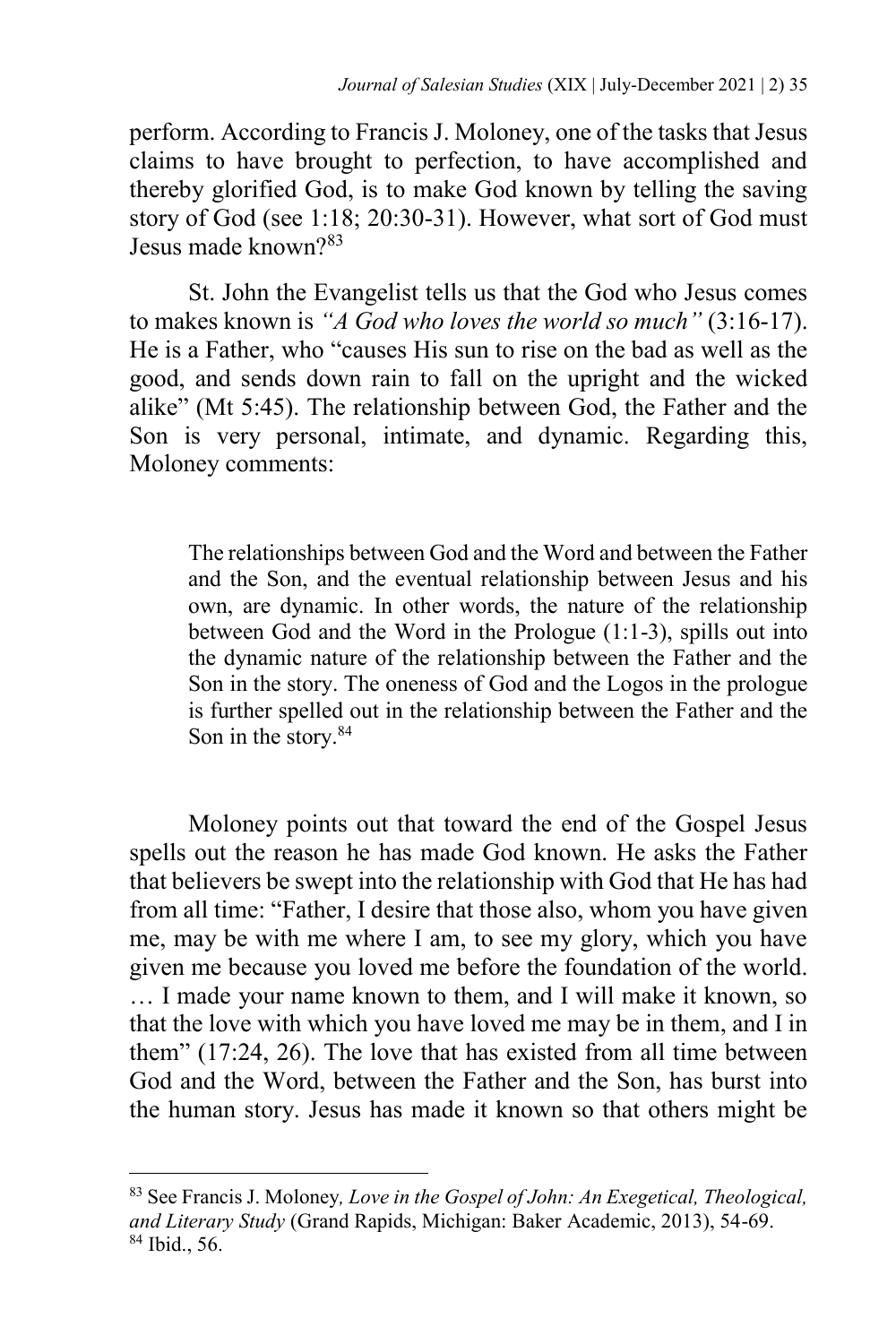swept into that same relationship.<sup>85</sup> This is exactly what Don Bosco had done. For Don Bosco, the heart of his educational and evangelizing mission is the "pastoral charity." It is the love of the Good Shepherd who is ready to lay down his life for the sheep. In fact, Don Bosco's whole life was spent to sweep the young people into the loving relationship with God the Father which he had.

According to Moloney, "God can be known only through his relationships: loving the world so much that He sends his only Son in an act of 'handing over' (3:16). If the accomplishment of Jesus' mission is to make God known, and God's love for the world generates the sending and handing over of the Son, the task of Jesus is to make love known. How does Jesus make love known? Jesus certainly speaks about love, but as is normal among human beings, he also (and perhaps especially) manifests love in what he does, as well as in what he says."<sup>86</sup> This is what Don Bosco had picked up. He manifested his fatherly love for the young through his actions and words. In fact, "he took no step, he said no word, he took up no task that was not directed to the saving of the young. Truly the only concern of his heart was for souls." $87$ 

Indeed, Don Bosco had become a perfect "reminder" and a "reflection" of God's fatherly love for the people of his time, especially the young. Father Michael T. Winstanley writes:

I believe that Don Bosco was raised up by God to be sign and bearer of God's love for the young people. As a human being and a committed disciple of Jesus, he sought to reach out to young people, especially the more needy ones, and to enable them to experience the love of God touching their lives. He 'pitched his tent' in their midst; he shared their world; he shared their concerns; he shared their lives; he accepted them, was a source of healing, of meaning, of new life. In and through all this he sought to draw them into the circle of God's love and life. And for him, like Jesus, the key was his presence, his

<sup>85</sup> Ibid., 56-57.

<sup>86</sup> Ibid., 69.

<sup>87</sup> Don Rua, 24 August 1894, quoted in *Salesian Constitutions*, art. 21.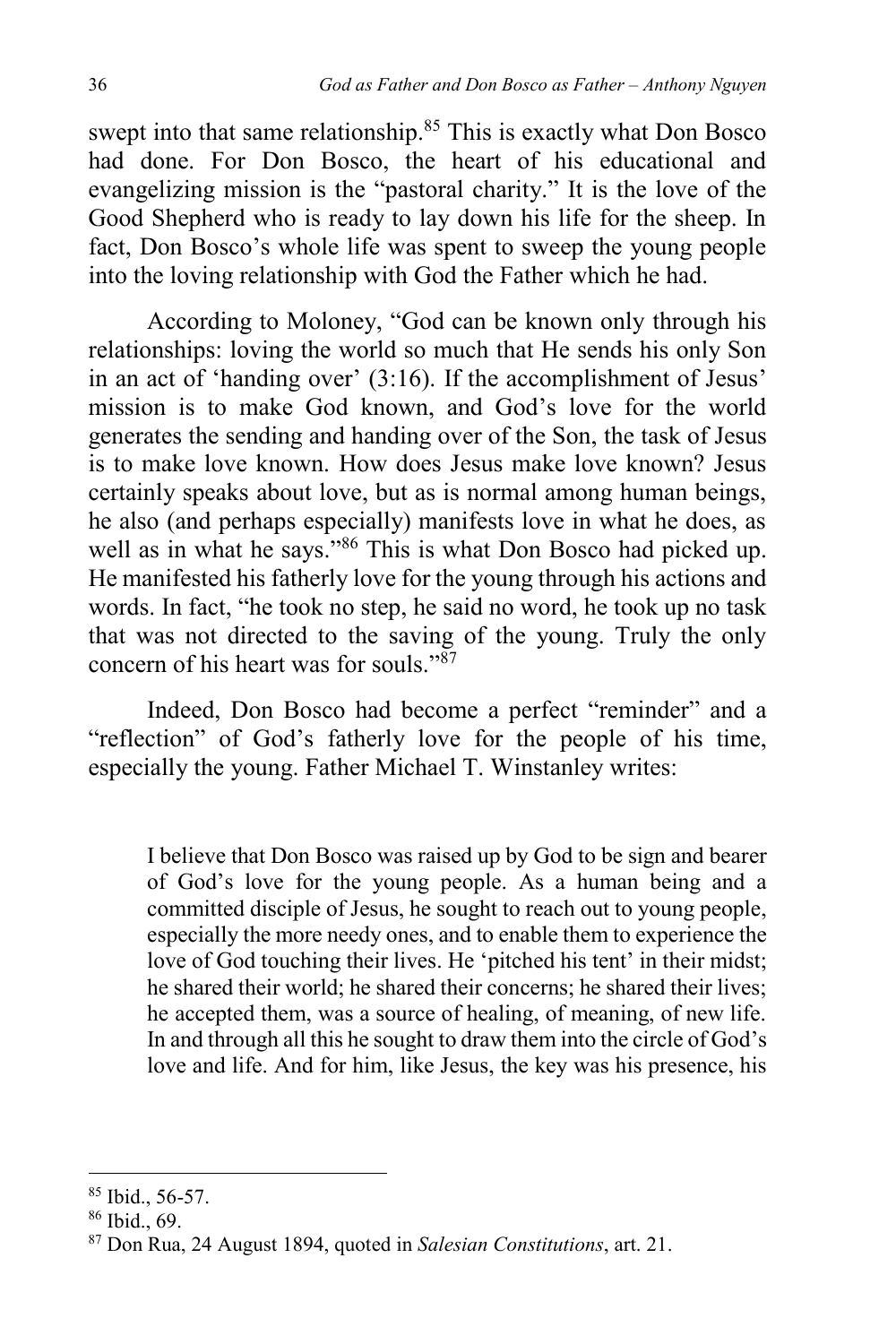'being with,' his "abiding," his being there, and the quality and style of that presence.<sup>88</sup>

As we reflect on the Fatherhood of God and that of Don Bosco, let us relax into reality, the reality of our abiding in God and God in us. Let's reflect also on the quality of our "reflection" of God's Fatherhood for others. Our presence in the world with the young as educators to the faith, with those with whom or for whom we work, those we seek to serve, be it in parishes, training centers or formation houses, should be a reminder and witness of the Fatherly love of God. May the revelation of Fatherhood by Jesus through love teach us how to do the same!

# **Conclusion**

1

In general, the Father, theologically speaking, is the Unoriginated. He is the Principle and Source from whom the Son and the Holy Spirit immanently originated and proceed, and economically are sent. This title undoubtedly safeguards this confession of the Father. However, the Father's love and mercy does not pour on man as an abstract entity, but directly on a concrete man (the younger son – the prodigal son). Said differently, the Father's love is concrete and personal. Here lies the novelty of this title. Thus, in the field of experience (in the economy of salvation) the Father's merciful love flows on each concrete man with whom Jesus has united in his incarnation.

Indeed, Jesus is the full embodied revelation of the Father, "He who sees me sees the Father" (Jn 14:9). In this sense, the face of Jesus radiates the face of his Father who is merciful. On the other hand, man is called to open his heart to Christ, if he wants to enter

<sup>88</sup> Michael T. Winstanley, *Symbols and Spirituality: Reflecting on John's Gospel* (Makati: Metro Manila: Word & Life Publications, 2013), 202-203.

Father Michael T. Winstanley is a Salesian of Don Bosco (SDB). He is a graduate of the Salesian Pontifical University (Rome) and London University. He has lectured in biblical studies at Ushaw College, Durham. He has given retreats in many countries and been involved in a variety of adult education programmes. He has been Provincial Superior of the Salesians of Don Bosco in Great Britain.